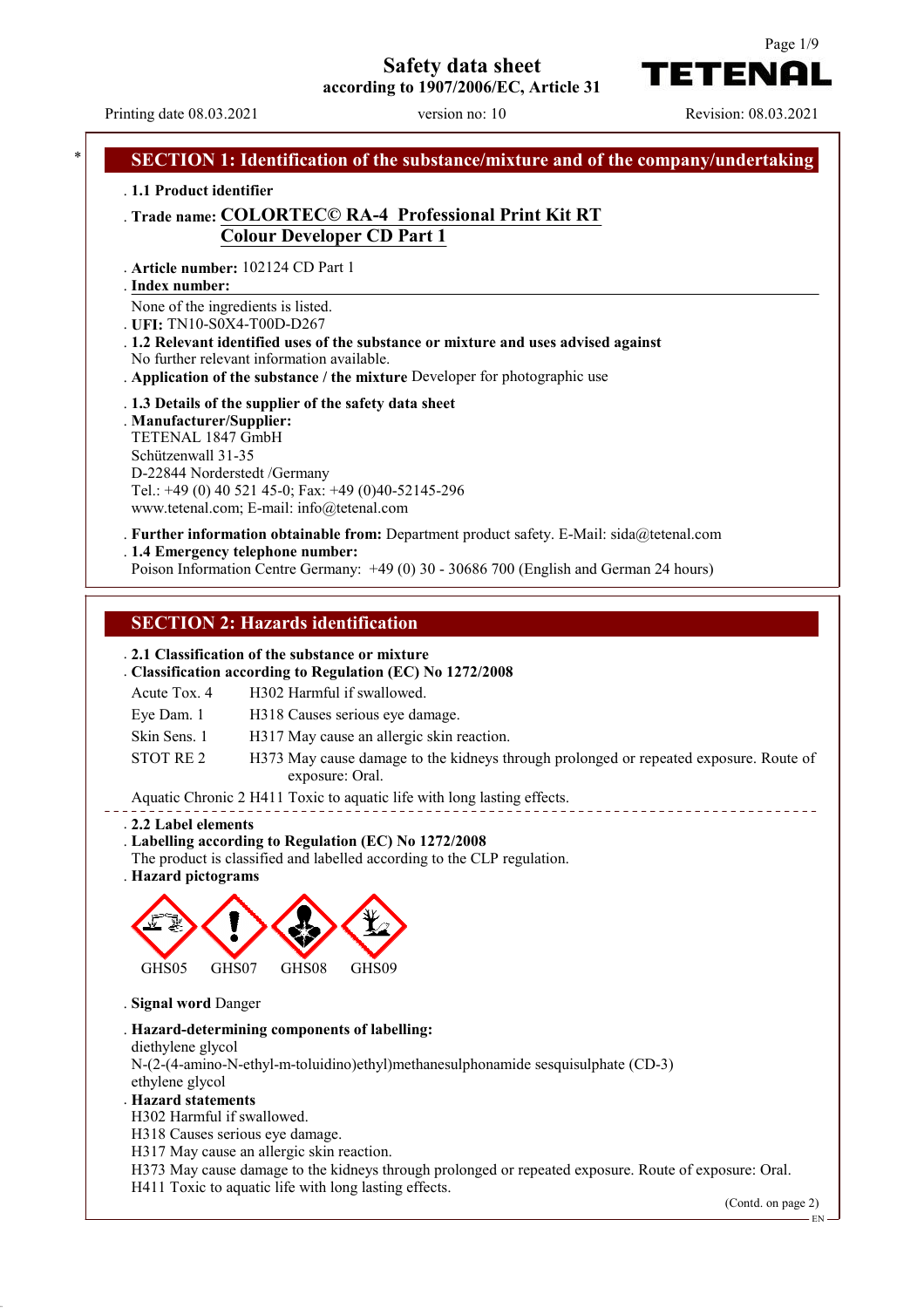Printing date 08.03.2021 version no: 10 Revision: 08.03.2021

# **Trade name: COLORTEC© RA-4 Professional Print Kit RT Colour Developer CD Part 1**

|                            | (Cond. of page 1)                                                                                     |
|----------------------------|-------------------------------------------------------------------------------------------------------|
| . Precautionary statements |                                                                                                       |
| P <sub>101</sub>           | If medical advice is needed, have product container or label at hand.                                 |
| P <sub>102</sub>           | Keep out of reach of children.                                                                        |
| P <sub>10</sub> 3          | Read carefully and follow all instructions.                                                           |
| P <sub>280</sub>           | Wear protective gloves / eye protection.                                                              |
| P301+P312                  | IF SWALLOWED: Call a POISON CENTER/doctor if you feel unwell.                                         |
| P330                       | Rinse mouth                                                                                           |
| $P302 + P352$              | IF ON SKIN: Wash with plenty of water.                                                                |
|                            | P305+P351+P338 IF IN EYES: Rinse cautiously with water for several minutes. Remove contact lenses, if |
|                            | present and easy to do. Continue rinsing.                                                             |
| P310                       | Immediately call a POISON CENTER/doctor.                                                              |
| P314                       | Get medical advice/attention if you feel unwell.                                                      |
| P333+P313                  | If skin irritation or rash occurs: Get medical advice/attention.                                      |
| $P362 + P364$              | Take off contaminated clothing and wash it before reuse.                                              |
| P391                       | Collect spillage.                                                                                     |
| P <sub>501</sub>           | Dispose of contents/container in accordance with local regulations.                                   |
| . 2.3 Other hazards        |                                                                                                       |
|                            | . Results of PBT and vPvB assessment                                                                  |
| . PBT: Not applicable.     |                                                                                                       |
| . vPvB: Not applicable.    |                                                                                                       |

# **SECTION 3: Composition/information on ingredients**

#### . **3.2 Chemical characterisation: Mixtures**

. **Description:** Mixture of substances listed below and with nonhazardous additions.

| . Dangerous components:                                                                         |                                                                                                                                                             |             |
|-------------------------------------------------------------------------------------------------|-------------------------------------------------------------------------------------------------------------------------------------------------------------|-------------|
| $CAS: 111-46-6$<br>EINECS: 203-872-2<br>Index number: $603-140-00-6$                            | diethylene glycol<br>$\Diamond$ Acute Tox. 4, H302                                                                                                          | $10 - 5\%$  |
| $CAS: 107-21-1$<br>EINECS: 203-473-3<br>Index number: 603-027-00-1<br>Reg.nr.: 01-2119456816-28 | ethylene glycol<br>$\diamond$ STOT RE 2, H373; $\diamond$ Acute Tox. 4, H302                                                                                | $10 - 25\%$ |
| $CAS: 25646-71-3$<br>EINECS: 247-161-5                                                          | $N-(2-(4-amino-N-ethyl-m-toluidino)ethyl)$ methanes ulphonamide 5-10%<br>sesquisulphate (CD-3)                                                              |             |
| Index number: $612-134-00-2$                                                                    | Acute Tox. 3, H301; $\leftrightarrow$ Eye Dam. 1, H318; $\leftrightarrow$ Aquatic<br>Reg.nr.: 01-2120794432-50-0001 Chronic 1, H410; (1) Skin Sens. 1, H317 |             |
|                                                                                                 | . Additional information: For the wording of the listed hazard phrases refer to section 16.                                                                 |             |

### **SECTION 4: First aid measures**

#### . **4.1 Description of first aid measures**

. **General information:**

Immediately remove any clothing/shoes soiled by the product.

Symptoms of poisoning may even occur after several hours; therefore medical observation for at least 48 hours after the accident.

. **After inhalation:**

Supply fresh air and to be sure call for a doctor.

- In case of unconsciousness place patient stably in side position for transportation.
- . **After skin contact:** Immediately wash with water and soap and rinse thoroughly.
- . **After eye contact:** Rinse opened eye for several minutes under running water. Then consult a doctor.
- . **After swallowing:**

Drink plenty of water and provide fresh air. Call for a doctor immediately. Rinse mouth.

(Contd. on page 3)

EN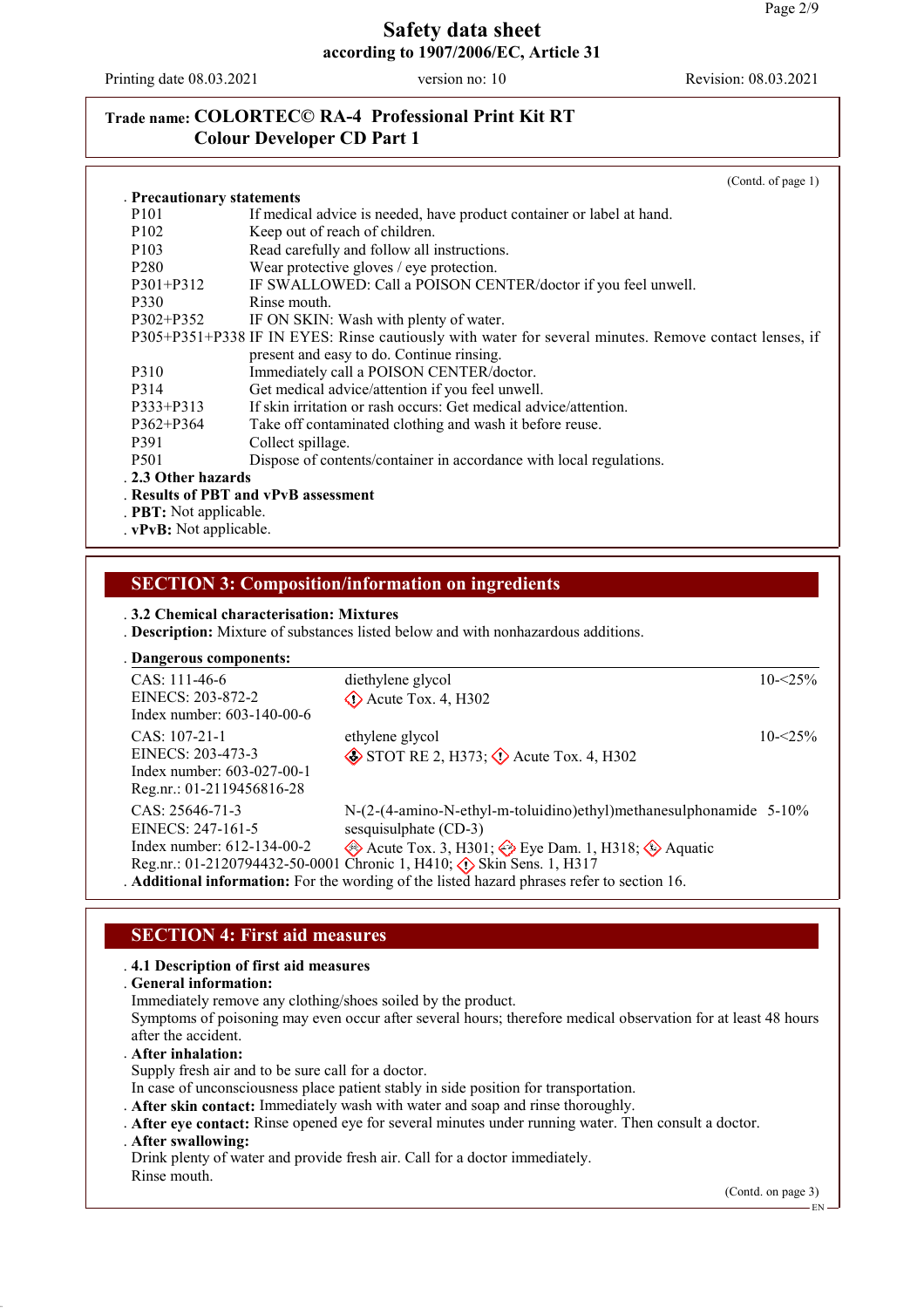Printing date 08.03.2021 version no: 10 Revision: 08.03.2021

# **Trade name: COLORTEC© RA-4 Professional Print Kit RT Colour Developer CD Part 1**

. **4.2 Most important symptoms and effects, both acute and delayed**

No further relevant information available.

. **4.3 Indication of any immediate medical attention and special treatment needed**

No further relevant information available.

# **SECTION 5: Firefighting measures**

#### . **5.1 Extinguishing media**

. **Suitable extinguishing agents:** Use fire extinguishing methods suitable to surrounding conditions.

. **5.2 Special hazards arising from the substance or mixture**

Nitrogen oxides (NOx)

Carbon monoxide (CO)

Sulphur dioxide (SO2)

Under certain fire conditions, traces of other toxic gases cannot be excluded.

. **5.3 Advice for firefighters**

#### . **Protective equipment:**

Mouth respiratory protective device.

Do not inhale explosion gases or combustion gases.

### **SECTION 6: Accidental release measures**

. **6.1 Personal precautions, protective equipment and emergency procedures** Wear protective equipment. Keep unprotected persons away. Ensure adequate ventilation . **6.2 Environmental precautions:** Do not allow product to reach sewage system or any water course.

Inform respective authorities in case of seepage into water course or sewage system. Dilute with plenty of water.

Do not allow to enter sewers/ surface or ground water.

. **6.3 Methods and material for containment and cleaning up:**

Absorb with liquid-binding material (sand, diatomite, acid binders, universal binders, sawdust).

Dispose contaminated material as waste according to item 13.

Ensure adequate ventilation. . **6.4 Reference to other sections**

See Section 7 for information on safe handling.

See Section 8 for information on personal protection equipment.

See Section 13 for disposal information.

# **SECTION 7: Handling and storage**

. **7.1 Precautions for safe handling**

Keep away from heat and direct sunlight.

Ensure good ventilation/exhaustion at the workplace.

. **Information about fire - and explosion protection:** No special measures required.

. **7.2 Conditions for safe storage, including any incompatibilities**

. **Storage:**

. **Requirements to be met by storerooms and receptacles:** Store only in the original receptacle.

. **Information about storage in one common storage facility:**

Store away from foodstuffs.

Store away from oxidising agents.

. **Further information about storage conditions:**

Store in cool, dry conditions in well sealed receptacles.

Protect from heat and direct sunlight.

Protect from exposure to the light.

(Contd. on page 4)

(Contd. of page 2)

EN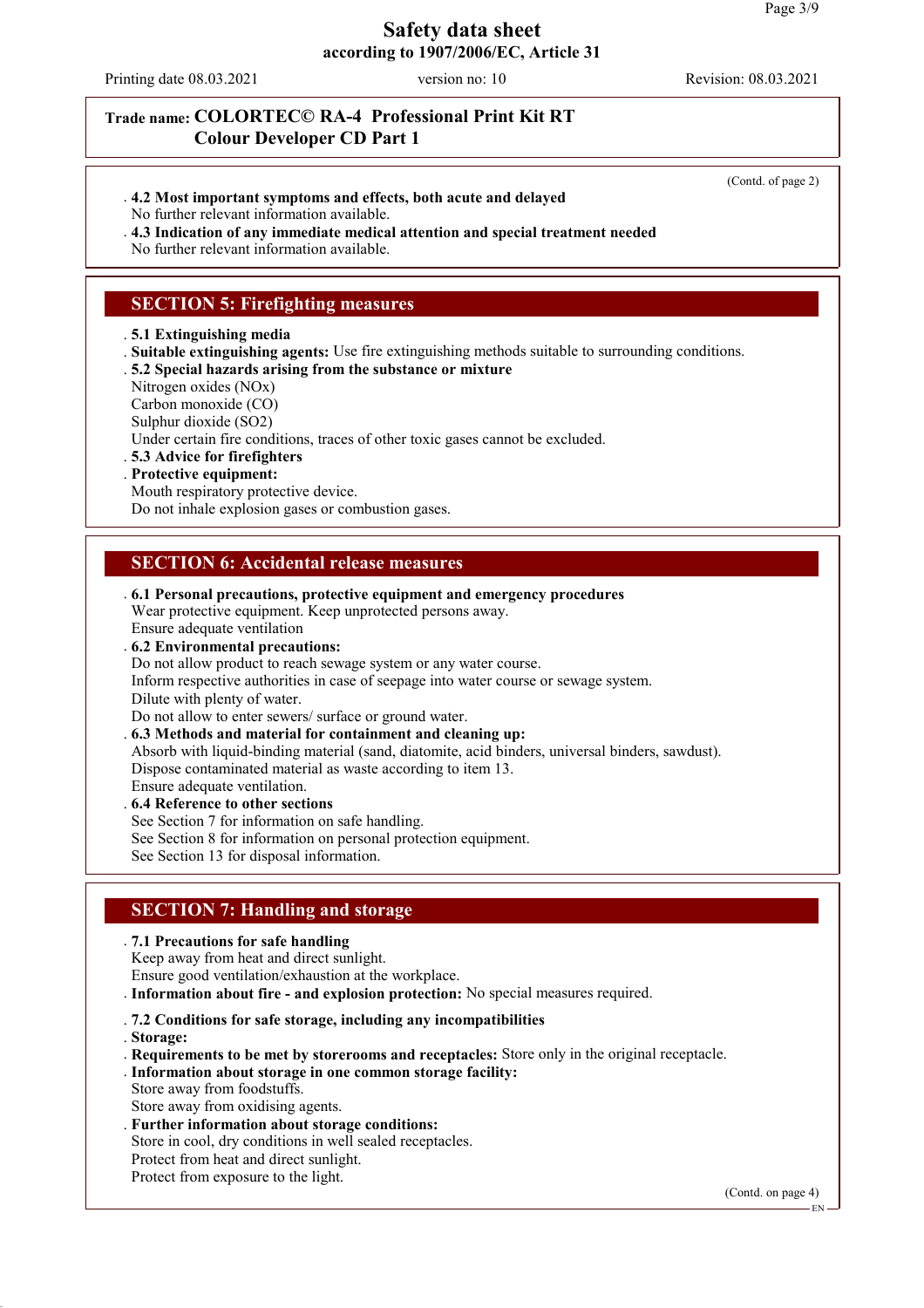Printing date 08.03.2021 version no: 10 Revision: 08.03.2021

# **Trade name: COLORTEC© RA-4 Professional Print Kit RT Colour Developer CD Part 1**

(Contd. of page 3)

Store under lock and key and out of the reach of children. Recommended storage temperature: 5-30°C

. **7.3 Specific end use(s)** No further relevant information available.

### **SECTION 8: Exposure controls/personal protection**

### . **8.1 Control parameters** . **Additional information about design of technical facilities:** No further data; see item 7. . Ingredients with limit values that require monitoring at the workplace: **111-46-6 diethylene glycol (25-50%)** WEL (Great Britain) Long-term value: 101 mg/m<sup>3</sup>, 23 ppm WEEL (USA) Long-term value:  $10 \text{ mg/m}^3$ **107-21-1 ethylene glycol (10-<25%)** WEL (Great Britain) Short-term value:  $104**$  mg/m<sup>3</sup>,  $40**$  ppm Long-term value:  $10*52**$  mg/m<sup>3</sup>,  $20**$  ppm Sk \*particulate \*\*vapour IOELV (EU) Short-term value: 104 mg/m<sup>3</sup>, 40 ppm Long-term value:  $52 \text{ mg/m}^3$ ,  $20 \text{ ppm}$ Skin TLV (USA) Short-term value: C 100 mg/m<sup>3</sup> H **DNELs** . **111-46-6 diethylene glycol** Dermal Long-term - systemic - effects 43 mg/kg bw/day (Worker (Arbeiter)) Long-term - systemic effects (dynamic) 21 mg/kg bw/day (general population- Verbraucher) Inhalative Long-term - local - effects 60 mg/m<sup>3</sup> (Worker (Arbeiter)) Long-term - systemic effects 12 mg/m<sup>3</sup> (Consumer (Verbraucher)) Long-term- systemics effects 44 mg/m<sup>3</sup> (Worker (Arbeiter)) **PNECs** . **111-46-6 diethylene glycol** Aquatic compartment - freshwater 10 mg/l (-) Aquatic compartment - marine water 1 mg/l (-) Aquatic compartment -water, intermittent releases 10 mg/l (-) Aquatic compartment -sediment in freshwater 20.9 mg/kg sed dw (-) Terrestrial compartment -soil 1.53 mg/kg dw (-) Sewage treatment plant (Abwasserreinigungsanlagen) 199.5 mg/l (-) . **Additional information:** The lists valid during the making were used as basis. . **8.2 Exposure controls** . **Personal protective equipment:** . **General protective and hygienic measures:** The usual precautionary measures are to be adhered to when handling chemicals. Keep away from foodstuffs, beverages and feed. Immediately remove all soiled and contaminated clothing Wash hands before breaks and at the end of work. Do not inhale gases / fumes / aerosols. Avoid contact with the eyes and skin. . **Respiratory protection:** required at the appearance from fumes/vapours/aerosol. Filter ABEK Ensure adequate ventilation (Contd. on page 5)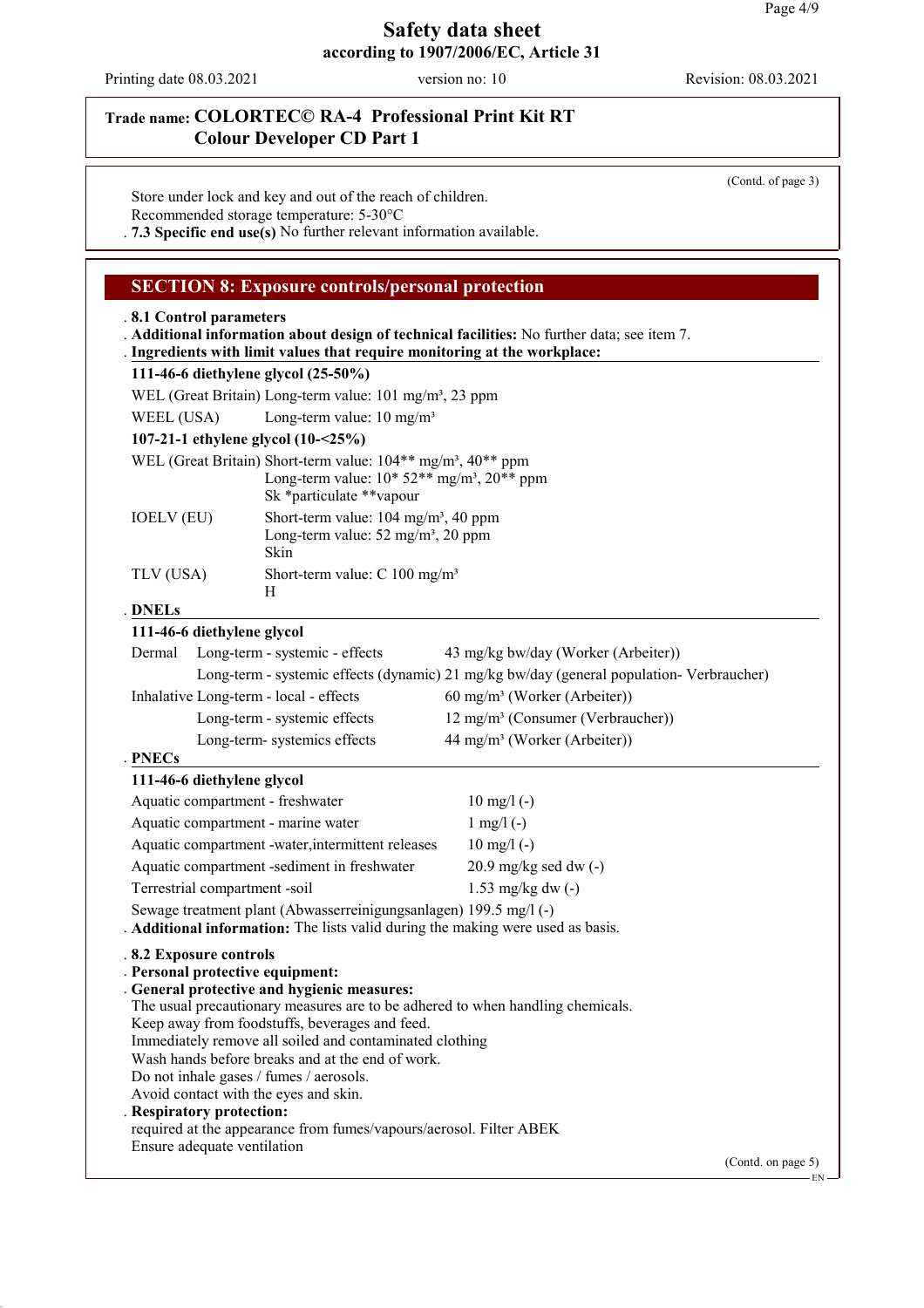Printing date 08.03.2021 version no: 10 Revision: 08.03.2021

# **Trade name: COLORTEC© RA-4 Professional Print Kit RT Colour Developer CD Part 1**

(Contd. of page 4) . **Protection of hands:** Protective gloves Impervious gloves The glove material has to be impermeable and resistant to the product/ the substance/ the preparation. Selection of the glove material on consideration of the penetration times, rates of diffusion and the degradation . **Material of gloves** The selection of the suitable gloves does not only depend on the material, but also on further marks of quality and varies from manufacturer to manufacturer. As the product is a preparation of several substances, the resistance of the glove material can not be calculated in advance and has therefore to be checked prior to the application. Butyl rubber, BR Nitrile rubber, NBR Neoprene gloves **Penetration time of glove material**<br>Gove material breakthroug-time breakthroug-time layer thickness<br> $\geq 480$  min  $\geq 0.4$ mm Butyl rubber:  $\geq 480$  min  $\geq 0,4$ mm<br>Nitrile rubber:  $\geq 480$  min  $\geq 0,38$ mm Nitrile rubber: Neoprene: ≥240 min ≥0,65mm The exact break trough time has to be found out by the manufacturer of the protective gloves and has to be observed. . **Eye protection:** Tightly sealed goggles

. **Body protection:** Protective work clothing

| <b>SECTION 9: Physical and chemical properties</b>                                                         |                                               |                    |
|------------------------------------------------------------------------------------------------------------|-----------------------------------------------|--------------------|
| .9.1 Information on basic physical and chemical properties<br>. General Information                        |                                               |                    |
| . Appearance:                                                                                              |                                               |                    |
| Form:                                                                                                      | Fluid                                         |                    |
| Colour:                                                                                                    | Light red                                     |                    |
| Odour:                                                                                                     | Sulfurous                                     |                    |
| Odour threshold:                                                                                           | Not determined.                               |                    |
| . pH-value at $20 °C$ :                                                                                    | $\sim$ 2                                      |                    |
| . Change in condition<br>Melting point/freezing point:<br>Initial boiling point and boiling range: >100 °C | <b>Undetermined</b>                           |                    |
| . Flash point:                                                                                             | Not applicable.                               |                    |
| . Flammability (solid, gas):                                                                               | Not applicable.                               |                    |
| . Decomposition temperature:                                                                               | Not determined.                               |                    |
| . Auto-ignition temperature:                                                                               | Product is not selfigniting.                  |                    |
| . Explosive properties:                                                                                    | Product does not present an explosion hazard. |                    |
| . Explosion limits:<br>Lower:                                                                              | Not determined.                               |                    |
|                                                                                                            |                                               | (Contd. on page 6) |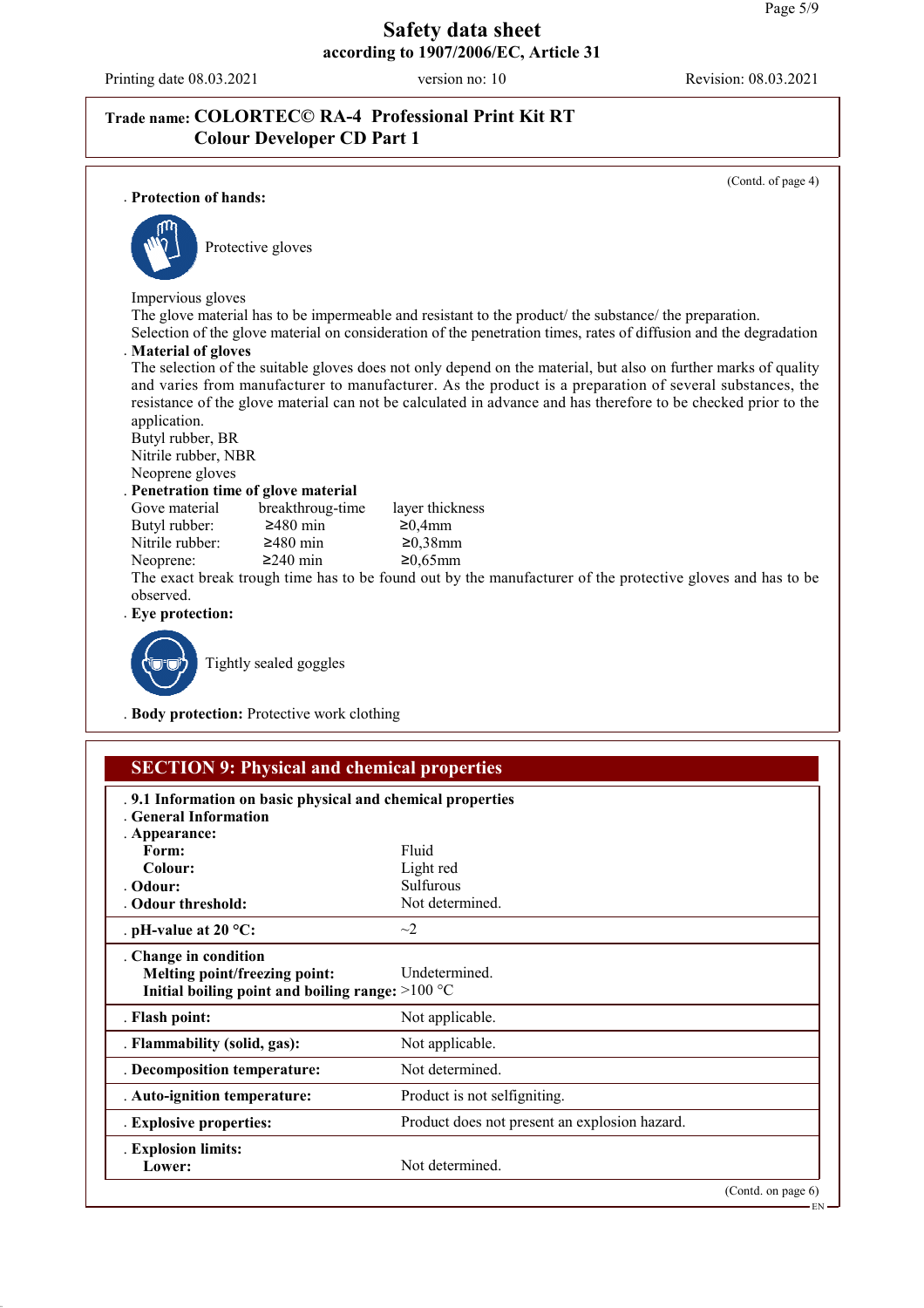Printing date 08.03.2021 version no: 10 Revision: 08.03.2021

# **Trade name: COLORTEC© RA-4 Professional Print Kit RT Colour Developer CD Part 1**

|                                           | (Contd. of page 5)                         |
|-------------------------------------------|--------------------------------------------|
| Upper:                                    | Not determined.                            |
| . Vapour pressure:                        | Not determined.                            |
| . Density at $20^{\circ}$ C:              | $\sim$ 1.1 g/cm <sup>3</sup>               |
| . Relative density                        | Not determined.                            |
| . Vapour density                          | Not determined.                            |
| . Evaporation rate                        | Not determined.                            |
| . Solubility in / Miscibility with        |                                            |
| water:                                    | Fully miscible.                            |
| . Partition coefficient: n-octanol/water: | Not determined.                            |
| . Viscosity:                              |                                            |
| Dynamic:                                  | Not determined.                            |
| Kinematic:                                | Not determined.                            |
| . Solvent content:                        |                                            |
| Organic solvents:                         | 24.7 %                                     |
| Water:                                    | 25-50 %                                    |
| Solids content:                           | $0.0\%$                                    |
| .9.2 Other information                    | No further relevant information available. |

# **SECTION 10: Stability and reactivity**

. **10.1 Reactivity** No further relevant information available.

. **10.2 Chemical stability**

. **Thermal decomposition / conditions to be avoided:** Stable at environment temperature.

. **10.3 Possibility of hazardous reactions** Reacts with acids, alkalis and oxidising agents.

. **10.4 Conditions to avoid** No further relevant information available.

- . **10.5 Incompatible materials:** Under certain fire conditions, traces of other toxic gases cannot be excluded.
- . **10.6 Hazardous decomposition products:**

Irritant gases/vapours

Carbon monoxide and carbon dioxide

# **SECTION 11: Toxicological information**

### . **11.1 Information on toxicological effects**

. **Acute toxicity**

Harmful if swallowed.

**LD/LC50 values relevant for classification:** .

#### **111-46-6 diethylene glycol**

Oral LD50 12,565 mg/kg (rat)

#### **107-21-1 ethylene glycol**

Oral LD50 5,840 mg/kg (rat)

9,530 mg/kg (rabbit)

### **25646-71-3 N-(2-(4-amino-N-ethyl-m-toluidino)ethyl)methanesulphonamide sesquisulphate (CD-3)**

Oral LD50 >75 mg/kg (rat)

Dermal LD50 >2,000 mg/kg (rat)

. **Primary irritant effect:**

. **Skin corrosion/irritation** Based on available data, the classification criteria are not met.

. **Serious eye damage/irritation**

Causes serious eye damage.

(Contd. on page 7)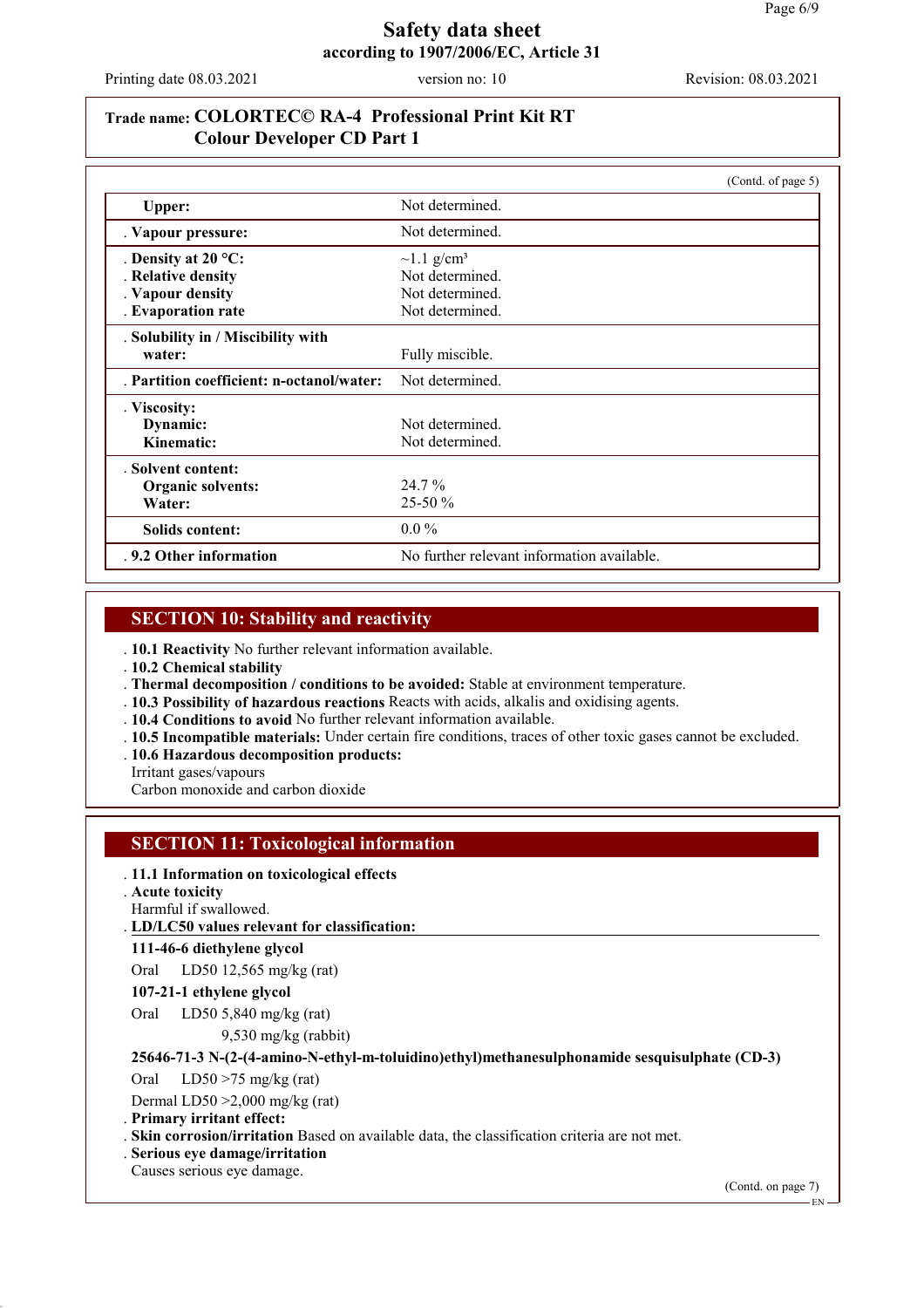Printing date 08.03.2021 version no: 10 Revision: 08.03.2021

. **Respiratory or skin sensitisation**

(Contd. of page 6)

# **Trade name: COLORTEC© RA-4 Professional Print Kit RT Colour Developer CD Part 1**

May cause an allergic skin reaction. . **Additional toxicological information:** . **Acute effects (acute toxicity, irritation and corrosivity)** The product shows the following dangers according to the calculation method of the General EU Classification Guidelines for Preparations as issued in the latest version: Harmful Irritant . **CMR effects (carcinogenity, mutagenicity and toxicity for reproduction)** . **Germ cell mutagenicity** Based on available data, the classification criteria are not met. . **Carcinogenicity** Based on available data, the classification criteria are not met. . **Reproductive toxicity** Based on available data, the classification criteria are not met. . **STOT-single exposure** Based on available data, the classification criteria are not met. . **STOT-repeated exposure** May cause damage to the kidneys through prolonged or repeated exposure. Route of exposure: Oral. . **Aspiration hazard** Based on available data, the classification criteria are not met. **SECTION 12: Ecological information** . **12.1 Toxicity Aquatic toxicity:** . **111-46-6 diethylene glycol** EC50 24 mg/l (daphnia magna (Water flea)) LC50 96 mg/l (Invertebrates) **107-21-1 ethylene glycol** EC50 48 mg/l (daphnia magna (Water flea)) LC50 96 mg/l (fish: Oncorhynchus mykiss) 96 mg/l (fish: Pimephales promelas) **25646-71-3 N-(2-(4-amino-N-ethyl-m-toluidino)ethyl)methanesulphonamide sesquisulphate (CD-3)** LC50 96 mg/l (fish: Pimephales promelas) . **12.2 Persistence and degradability** No further relevant information available. . **12.3 Bioaccumulative potential** No further relevant information available. . **12.4 Mobility in soil** No further relevant information available. . **Ecotoxical effects:** . **Remark:** Toxic for fish . **Additional ecological information:** . **General notes:** Do not allow product to reach ground water, water course or sewage system, even in small quantities. Water hazard class 3 (German Regulation) (Self-assessment): extremely hazardous for water Do not allow product to reach ground water, water course or sewage system. Danger to drinking water if even extremely small quantities leak into the ground. Also poisonous for fish and plankton in water bodies. Toxic for aquatic organisms . **12.5 Results of PBT and vPvB assessment** . **PBT:** Not applicable. . **vPvB:** Not applicable. . **12.6 Other adverse effects** No further relevant information available. **SECTION 13: Disposal considerations** . **13.1 Waste treatment methods** . **Recommendation** Must not be disposed together with household garbage. Do not allow product to reach sewage system. (Contd. on page 8)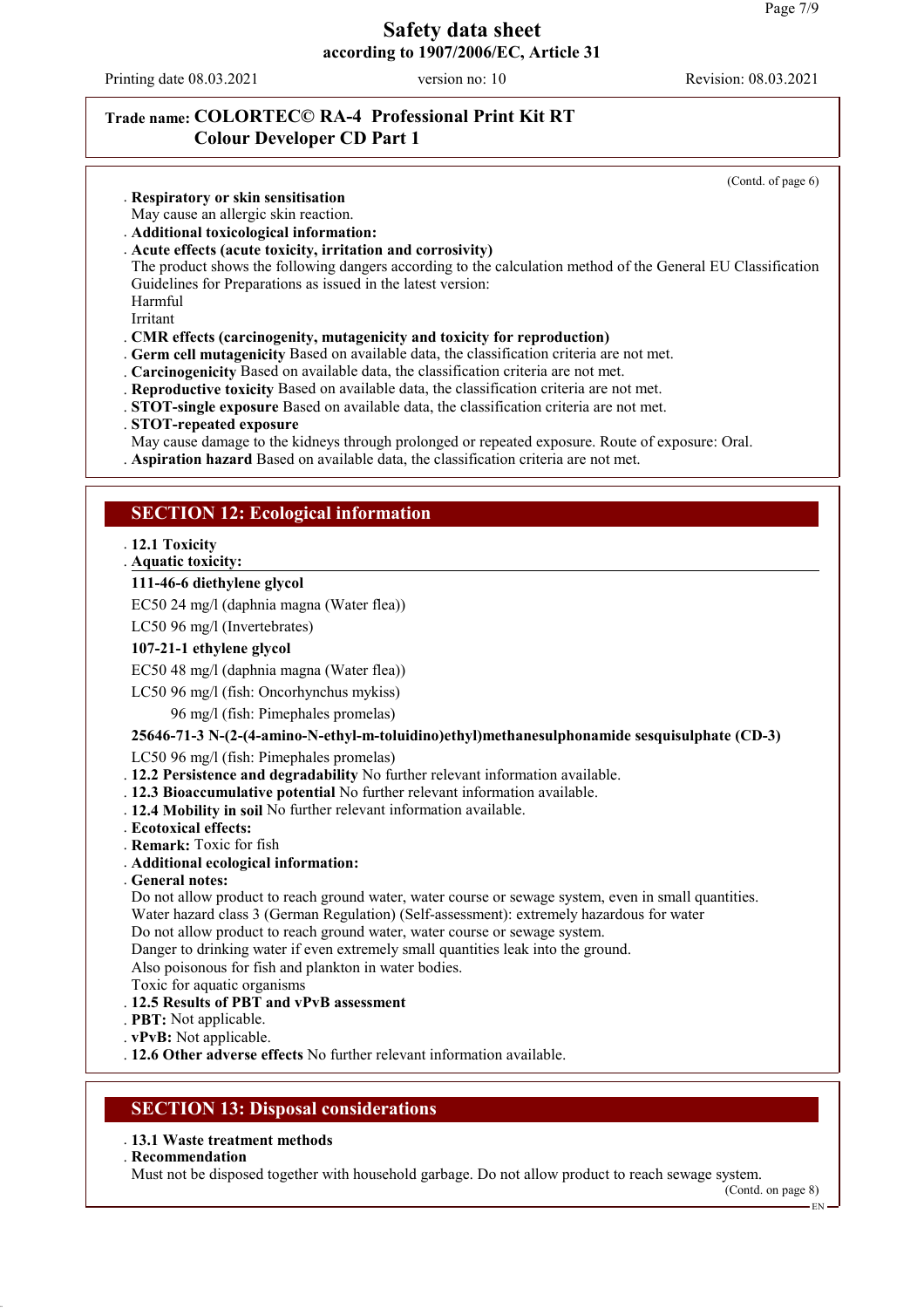Printing date 08.03.2021 version no: 10 Revision: 08.03.2021

# **Trade name: COLORTEC© RA-4 Professional Print Kit RT Colour Developer CD Part 1**

(Contd. of page 7)

**European waste catalogue** .

09 01 01 water-based developer and activator solutions

. **Uncleaned packaging:**

. **Recommendation:** Disposal must be made according to official regulations.

. **Recommended cleansing agents:** Water, if necessary together with cleansing agents.

| $.14.1$ UN-Number<br>. ADR, IMDG, IATA                  | UN3082                                                                                                                       |
|---------------------------------------------------------|------------------------------------------------------------------------------------------------------------------------------|
| . 14.2 UN proper shipping name<br>. ADR<br>. IMDG, IATA | UN3082<br>3082 ENVIRONMENTALLY HAZARDOUS<br>SUBSTANCE, LIQUID, N.O.S. (p-Phenylenediamine<br>derivate CD-3)<br><b>UN3082</b> |
| . 14.3 Transport hazard class(es)                       |                                                                                                                              |
| $.$ ADR                                                 |                                                                                                                              |
| . Class                                                 | Void<br>Not classified, ADR 3.3 Exception 375                                                                                |
| . ADN/R Class:                                          | Void<br>________________________                                                                                             |
| . IMDG<br>. Class                                       | Void                                                                                                                         |
| . Label<br>.                                            | Not classified, IMDG 2.10.2.7<br>9<br>______________________________                                                         |
| . IATA<br>. Class                                       | Void<br>Not classified IATA 4.4 /A197                                                                                        |
| . Label                                                 | 9                                                                                                                            |
| . 14.4 Packing group<br>. ADR, IMDG, IATA               | III                                                                                                                          |
| . 14.5 Environmental hazards:<br>. Marine pollutant:    | Yes                                                                                                                          |
| . 14.6 Special precautions for user                     | Not applicable.                                                                                                              |
| . Hazard identification number (Kemler code):           | 90                                                                                                                           |
| . EMS Number:<br>. Stowage Category                     | $F-A, S-F$<br>A                                                                                                              |
| . 14.7 Transport in bulk according to Annex II of       |                                                                                                                              |
| Marpol and the IBC Code                                 | Not applicable.                                                                                                              |
| . Transport/Additional information:                     | Due to special provision 375 ADR and chapter 2.10.2.<br>IMDG this item does not need to be labeled as dangerous<br>goods.    |
| . ADR                                                   |                                                                                                                              |
| . Limited quantities (LQ)                               | 5L                                                                                                                           |
| . Excepted quantities (EQ)                              | Code: E1<br>Maximum net quantity per inner packaging: 30 ml<br>Maximum net quantity per outer packaging: 1000 ml             |
| . Transport category<br>. Tunnel restriction code       | 3<br>${\bf E}$                                                                                                               |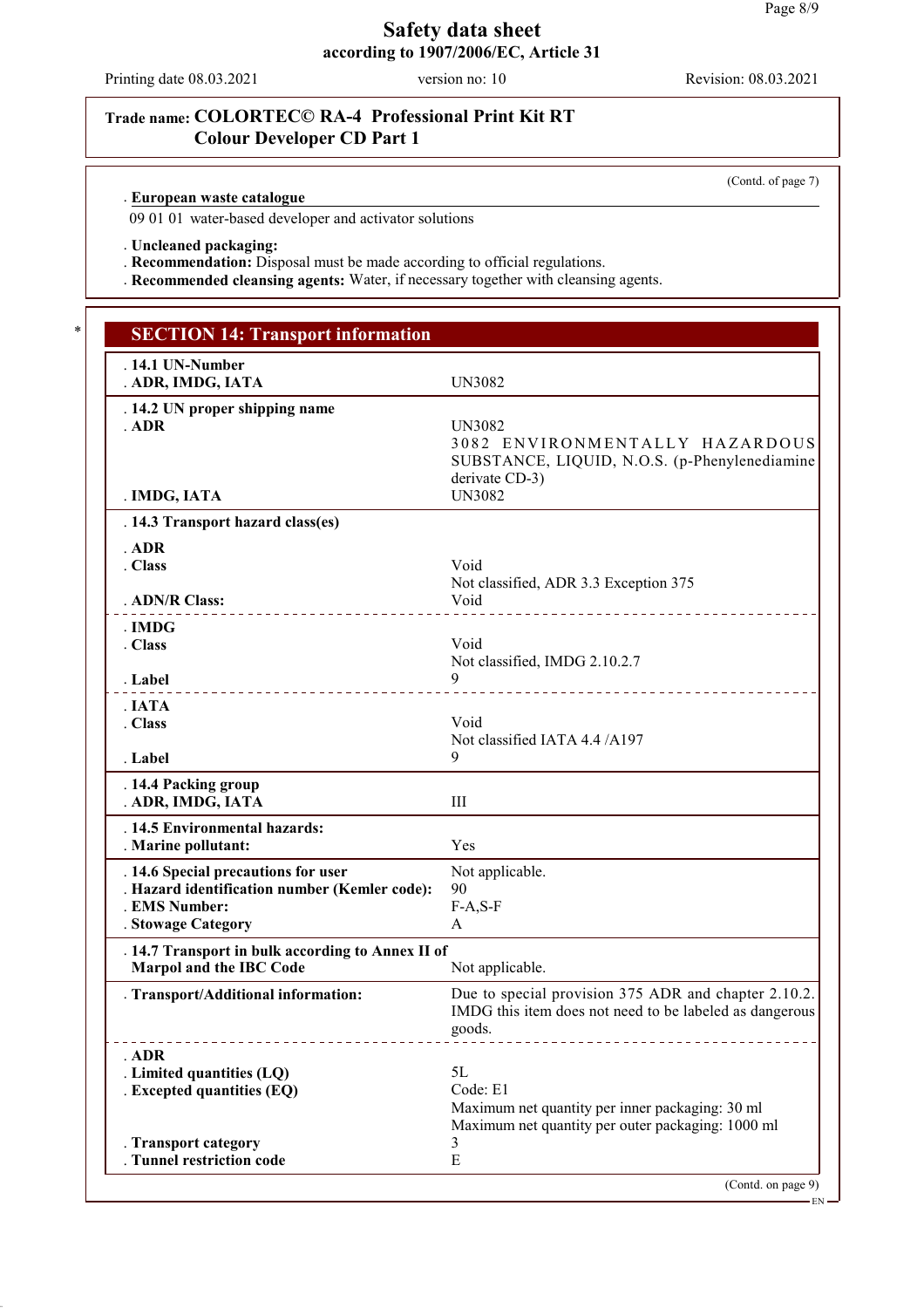EN

### **Safety data sheet according to 1907/2006/EC, Article 31**

Printing date 08.03.2021 version no: 10 Revision: 08.03.2021

### **Trade name: COLORTEC© RA-4 Professional Print Kit RT Colour Developer CD Part 1**

|                                                                   | (Contd. of page 8)                                                                                                     |
|-------------------------------------------------------------------|------------------------------------------------------------------------------------------------------------------------|
| . IMDG<br>. Limited quantities (LQ)<br>. Excepted quantities (EQ) | 5L<br>Code: E1<br>Maximum net quantity per inner packaging: 30 ml<br>Maximum net quantity per outer packaging: 1000 ml |
| . UN "Model Regulation":                                          | UN3082, ENVIRONMENTALLY HAZARDOUS<br>SUBSTANCE, LIQUID, N.O.S. (p-Phenylenediamine<br>derivate CD-3), 9, III           |

. **15.1 Safety, health and environmental regulations/legislation specific for the substance or mixture** . **Labelling according to Regulation (EC) No 1272/2008** GHS label elements

. **Directive 2012/18/EU**

. **Qualifying quantity (tonnes) for the application of lower-tier requirements** 200 t

. **Qualifying quantity (tonnes) for the application of upper-tier requirements** 500 t

. **REGULATION (EC) No 1907/2006 ANNEX XVII** Conditions of restriction: 3

. **15.2 Chemical safety assessment:** A Chemical Safety Assessment has not been carried out.

### **SECTION 16: Other information**

This information is based on our present knowledge. However, this shall not constitute a guarantee for any specific product features and shall not establish a legally valid contractual relationship.

#### . **Relevant phrases**

H301 Toxic if swallowed.

H302 Harmful if swallowed.

H317 May cause an allergic skin reaction.

H318 Causes serious eye damage.

H373 May cause damage to organs through prolonged or repeated exposure.

H410 Very toxic to aquatic life with long lasting effects.

. **Contact:** E: sida@tetenal.com . **Abbreviations and acronyms:** RID: Règlement international concernant le transport des marchandises dangereuses par chemin de fer (Regulations Concerning the International Transport of Dangerous Goods by Rail) IATA-DGR: Dangerous Goods Regulations by the "International Air Transport Association" (IATA) ICAO: International Civil Aviation Organisation ICAO-TI: Technical Instructions by the "International Civil Aviation Organisation" (ICAO) ADR: Accord européen sur le transport des marchandises dangereuses par Route (European Agreement concerning the International Carriage of Dangerous Goods by Road) IMDG: International Maritime Code for Dangerous Goods IATA: International Air Transport Association GHS: Globally Harmonised System of Classification and Labelling of Chemicals EINECS: European Inventory of Existing Commercial Chemical Substances ELINCS: European List of Notified Chemical Substances CAS: Chemical Abstracts Service (division of the American Chemical Society) DNEL: Derived No-Effect Level (REACH) PNEC: Predicted No-Effect Concentration (REACH) LC50: Lethal concentration, 50 percent LD50: Lethal dose, 50 percent PBT: Persistent, Bioaccumulative and Toxic vPvB: very Persistent and very Bioaccumulative Acute Tox. 3: Acute toxicity - oral – Category 3 Acute Tox. 4: Acute toxicity - oral – Category 4 Eye Dam. 1: Serious eye damage/eye irritation – Category 1 Skin Sens. 1: Skin sensitisation – Category 1 STOT RE 2: Specific target organ toxicity (repeated exposure) – Category 2 Aquatic Chronic 1: Hazardous to the aquatic environment - long-term aquatic hazard – Category 1 Aquatic Chronic 2: Hazardous to the aquatic environment - long-term aquatic hazard – Category 2 . **\* Data compared to the previous version altered.**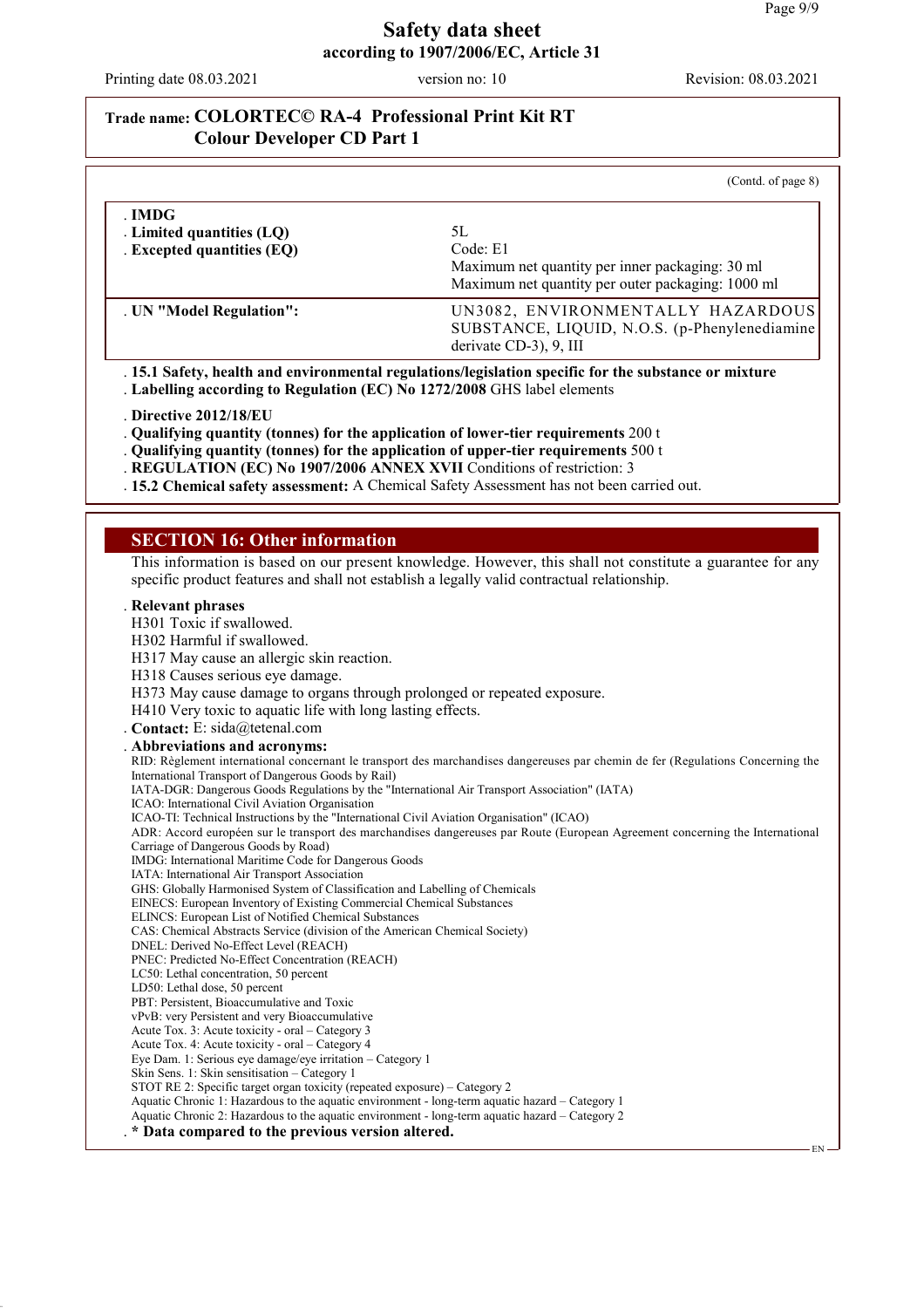**Safety data sheet**



**according to 1907/2006/EC, Article 31**

Printing date 08.03.2021 version no: 6 Revision: 08.03.2021

| . 1.1 Product identifier                         |                                                                                                                                                                                                                                |
|--------------------------------------------------|--------------------------------------------------------------------------------------------------------------------------------------------------------------------------------------------------------------------------------|
|                                                  | . Trade name: COLORTEC© RA-4 PROFESSIONAL PRINT KIT RT                                                                                                                                                                         |
|                                                  | <b>Colour Developer CD Part 2</b>                                                                                                                                                                                              |
|                                                  |                                                                                                                                                                                                                                |
|                                                  | . Article number: 102124 CD Part 2                                                                                                                                                                                             |
| . Index number:                                  |                                                                                                                                                                                                                                |
|                                                  | None of the ingredients is listed.                                                                                                                                                                                             |
|                                                  | . UFI: KQ31-N0NY-Q00W-2GJ2                                                                                                                                                                                                     |
|                                                  | . 1.2 Relevant identified uses of the substance or mixture and uses advised against<br>No further relevant information available.                                                                                              |
|                                                  | . Application of the substance / the mixture Developer for photographic use                                                                                                                                                    |
|                                                  |                                                                                                                                                                                                                                |
| . Manufacturer/Supplier:                         | . 1.3 Details of the supplier of the safety data sheet                                                                                                                                                                         |
| TETENAL 1847 GmbH                                |                                                                                                                                                                                                                                |
| Schützenwall 31-35                               |                                                                                                                                                                                                                                |
|                                                  | D-22844 Norderstedt /Germany                                                                                                                                                                                                   |
|                                                  | Tel.: +49 (0) 40 521 45-0; Fax: +49 (0)40-52145-296                                                                                                                                                                            |
|                                                  | www.tetenal.com; E-mail: info@tetenal.com                                                                                                                                                                                      |
|                                                  | . Further information obtainable from: Department product safety. E-Mail: sida@tetenal.com                                                                                                                                     |
|                                                  | . 1.4 Emergency telephone number:                                                                                                                                                                                              |
|                                                  | Poison Information Centre Germany: +49 (0) 30 - 30686 700 (English and German 24 hours)                                                                                                                                        |
|                                                  |                                                                                                                                                                                                                                |
|                                                  | Classification according to Regulation (EC) No 1272/2008<br>Skin Irrit. 2 H315 Causes skin irritation.                                                                                                                         |
|                                                  |                                                                                                                                                                                                                                |
|                                                  | Eye Irrit. 2 H319 Causes serious eye irritation.                                                                                                                                                                               |
|                                                  |                                                                                                                                                                                                                                |
|                                                  | . Labelling according to Regulation (EC) No 1272/2008                                                                                                                                                                          |
|                                                  | The product is classified and labelled according to the CLP regulation.                                                                                                                                                        |
|                                                  |                                                                                                                                                                                                                                |
| . 2.2 Label elements<br>. Hazard pictograms<br>⌒ |                                                                                                                                                                                                                                |
|                                                  |                                                                                                                                                                                                                                |
|                                                  |                                                                                                                                                                                                                                |
|                                                  |                                                                                                                                                                                                                                |
| GHS07                                            |                                                                                                                                                                                                                                |
| . Signal word Warning                            |                                                                                                                                                                                                                                |
| . Hazard statements                              |                                                                                                                                                                                                                                |
| H315 Causes skin irritation.                     |                                                                                                                                                                                                                                |
|                                                  | H319 Causes serious eye irritation.                                                                                                                                                                                            |
|                                                  |                                                                                                                                                                                                                                |
| . Precautionary statements<br>P <sub>10</sub> 1  | If medical advice is needed, have product container or label at hand.                                                                                                                                                          |
| P102                                             | Keep out of reach of children.                                                                                                                                                                                                 |
|                                                  | Read carefully and follow all instructions.                                                                                                                                                                                    |
| P103<br>P264                                     | Wash thoroughly after handling.                                                                                                                                                                                                |
| P <sub>280</sub><br>$P302 + P352$                | Wear protective gloves / eye protection.                                                                                                                                                                                       |
|                                                  | IF ON SKIN: Wash with plenty of water.                                                                                                                                                                                         |
|                                                  | present and easy to do. Continue rinsing.                                                                                                                                                                                      |
| P332+P313                                        | If skin irritation occurs: Get medical advice/attention.                                                                                                                                                                       |
| P362+P364<br>P337+P313                           | P305+P351+P338 IF IN EYES: Rinse cautiously with water for several minutes. Remove contact lenses, if<br>Take off contaminated clothing and wash it before reuse.<br>If eye irritation persists: Get medical advice/attention. |

(Contd. on page 2)

 $-EN$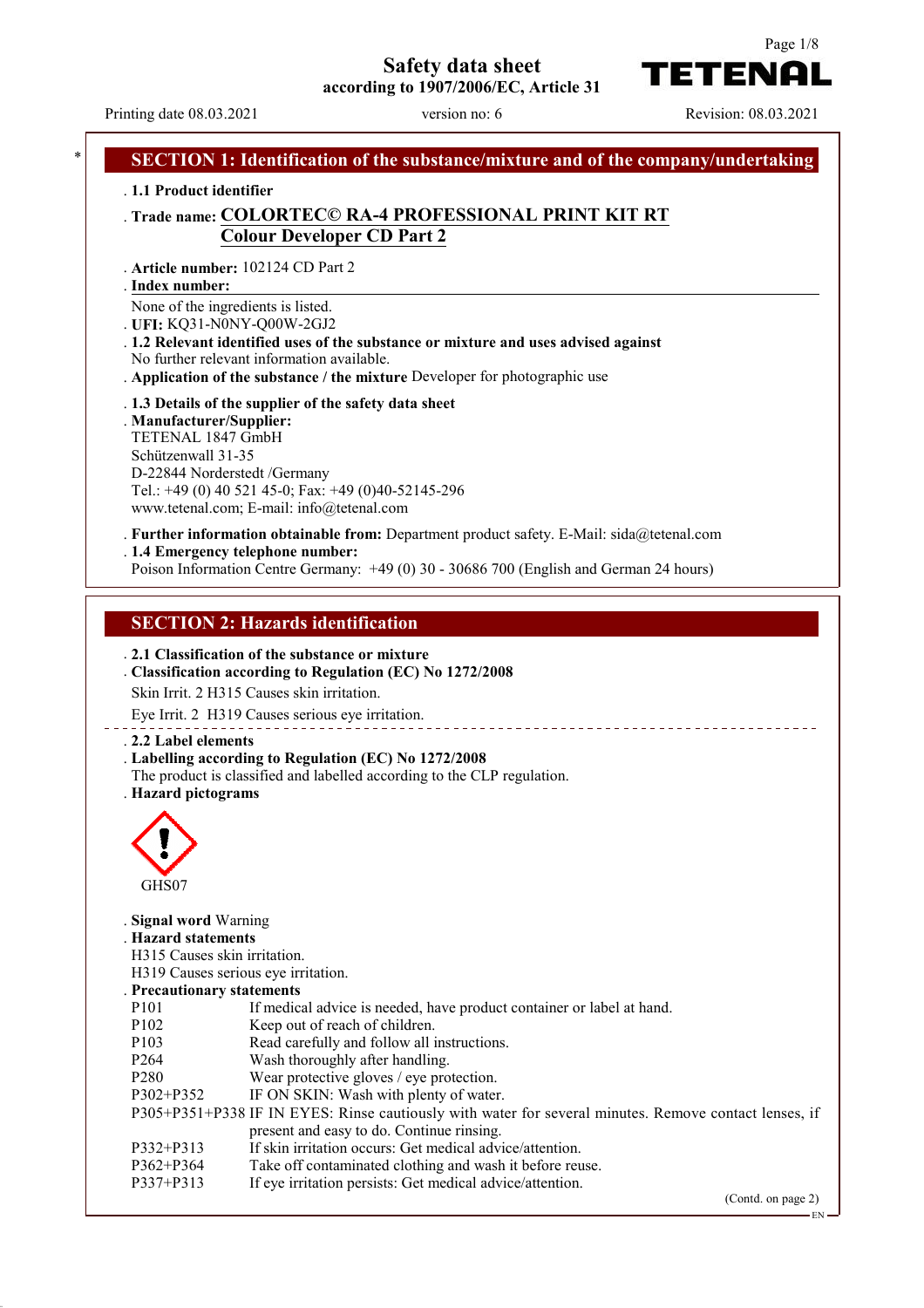Printing date 08.03.2021 version no: 6 Revision: 08.03.2021

# **Trade name: COLORTEC© RA-4 PROFESSIONAL PRINT KIT RT Colour Developer CD Part 2**

(Contd. of page 1)

#### . **2.3 Other hazards**

. **Results of PBT and vPvB assessment**

. **PBT:** Not applicable.

. **vPvB:** Not applicable.

# **SECTION 3: Composition/information on ingredients**

. **3.2 Chemical characterisation: Mixtures**

. **Description:** Mixture of substances listed below and with nonhazardous additions.

#### **Dangerous components:** .

| 2.44                                                                                                                |                                                                                                                                                                                                                                                                                                                     |             |
|---------------------------------------------------------------------------------------------------------------------|---------------------------------------------------------------------------------------------------------------------------------------------------------------------------------------------------------------------------------------------------------------------------------------------------------------------|-------------|
| CAS: 584-08-7<br>EINECS: 209-529-3<br>Reg.nr.: 01-2119532646-36                                                     | potassium carbonate<br>$\Diamond$ Skin Irrit. 2, H315; Eye Irrit. 2, H319; STOT SE 3, H335                                                                                                                                                                                                                          | $10 - 25\%$ |
| CAS: 133986-51-3<br>ELINCS: 407-370-6<br>Reg.nr.: 01-0000015682-69                                                  | 2,2'-(Hydroxylimino) bisethanes ulphonicacid, disodium salt (DSEHA)<br>$\diamond$ Eye Irrit. 2, H319                                                                                                                                                                                                                | $5 - 10\%$  |
| $CAS: 111-42-2$<br>EINECS: 203-868-0<br>Index number: 603-071-00-1 Skin Irrit. 2, H315<br>Reg.nr.: 01-2119488930-28 | diethanolamine<br>$\circledast$ STOT RE 2, H373; $\circledast$ Eye Dam. 1, H318; $\circledast$ Acute Tox. 4, H302;                                                                                                                                                                                                  | $1 - 5\%$   |
| $CAS: 140-01-2$<br>EINECS: 205-391-3<br>Index number: 607-736-00-7<br>Reg.nr.: 01-2119474445-33                     | Diethylenetriaminepentaacetic acid, pentasodium salt (DTPA-Na5)<br>$\diamond$ STOT RE 2, H373; $\diamond$ Acute Tox. 4, H332<br>$\lambda$ and $\lambda$ and $\lambda$ and $\lambda$ and $\lambda$ and $\lambda$ are considered in the contract of $\lambda$ and $\lambda$ and $\lambda$ and $\lambda$ and $\lambda$ | $<1\%$      |

. **Additional information:** For the wording of the listed hazard phrases refer to section 16.

### **SECTION 4: First aid measures**

. **4.1 Description of first aid measures**

. **General information:** Immediately remove any clothing/shoes soiled by the product.

- . **After inhalation:** In case of unconsciousness place patient stably in side position for transportation.
- . **After skin contact:** Immediately wash with water and soap and rinse thoroughly.
- . **After eye contact:**

Rinse opened eye for several minutes under running water. If symptoms persist, consult a doctor.

- . **After swallowing:** Do not induce vomiting; call for medical help immediately.
- . **4.2 Most important symptoms and effects, both acute and delayed**
- No further relevant information available.
- . **4.3 Indication of any immediate medical attention and special treatment needed**
- No further relevant information available.

# **SECTION 5: Firefighting measures**

- . **5.1 Extinguishing media**
- . **Suitable extinguishing agents:** Use fire extinguishing methods suitable to surrounding conditions.
- . **5.2 Special hazards arising from the substance or mixture**
- Nitrogen oxides (NOx)
- Carbon monoxide (CO)
- Sulphur dioxide (SO2)

Under certain fire conditions, traces of other toxic gases cannot be excluded.

. **5.3 Advice for firefighters**

. **Protective equipment:** Do not inhale explosion gases or combustion gases.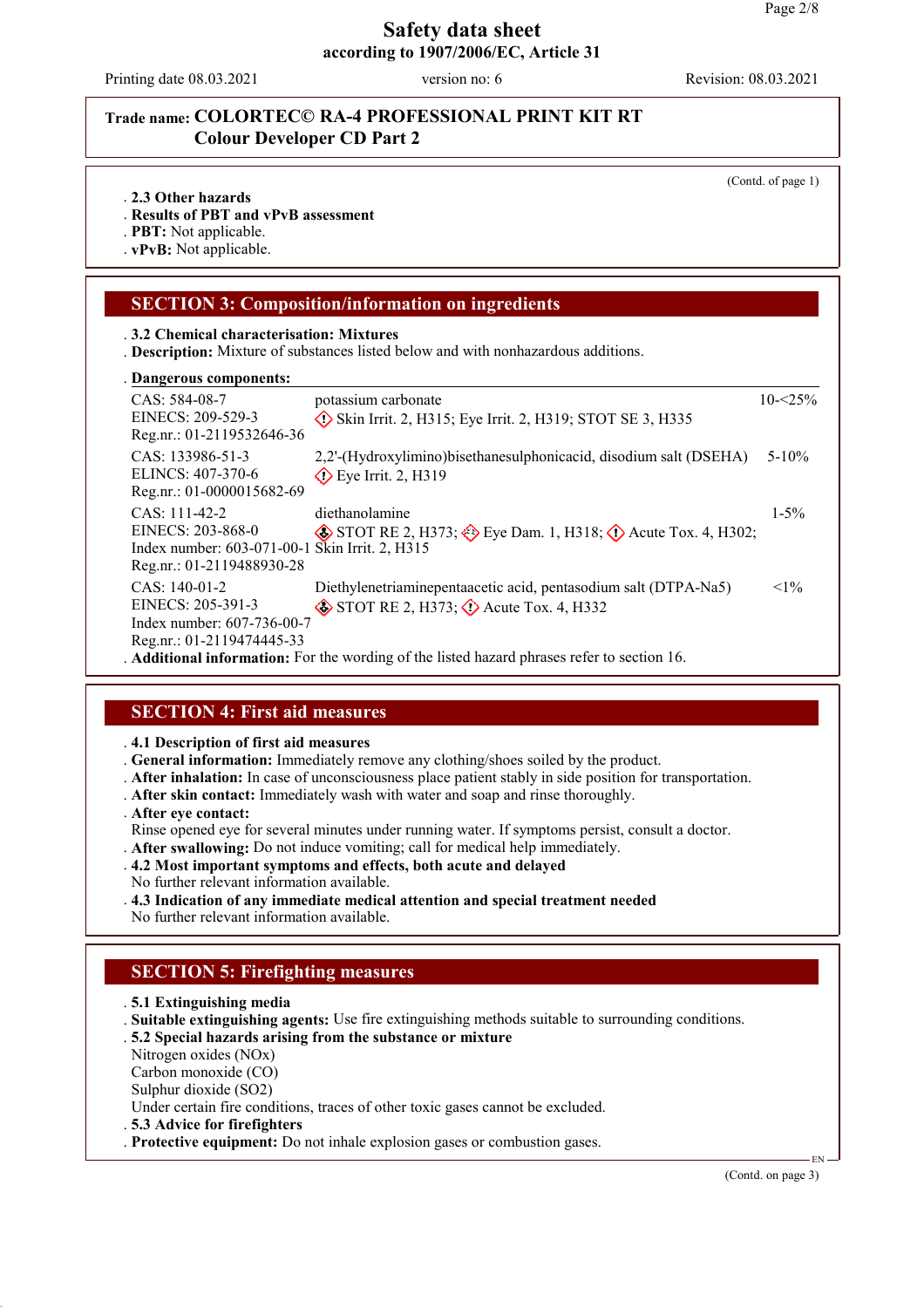Printing date 08.03.2021 version no: 6 Revision: 08.03.2021

# **Trade name: COLORTEC© RA-4 PROFESSIONAL PRINT KIT RT Colour Developer CD Part 2**

(Contd. of page 2)

# **SECTION 6: Accidental release measures**

- . **6.1 Personal precautions, protective equipment and emergency procedures** Wear protective equipment. Keep unprotected persons away. Ensure adequate ventilation
- . **6.2 Environmental precautions:**
- Dilute with plenty of water.
- Do not allow to enter sewers/ surface or ground water.
- . **6.3 Methods and material for containment and cleaning up:**

Absorb with liquid-binding material (sand, diatomite, acid binders, universal binders, sawdust). Ensure adequate ventilation.

- . **6.4 Reference to other sections**
- See Section 7 for information on safe handling.
- See Section 8 for information on personal protection equipment.

See Section 13 for disposal information.

# **SECTION 7: Handling and storage**

. **7.1 Precautions for safe handling** Ensure good ventilation/exhaustion at the workplace.

- . **Information about fire and explosion protection:** No special measures required.
- . **7.2 Conditions for safe storage, including any incompatibilities**
- . **Storage:**
- . **Requirements to be met by storerooms and receptacles:** Store only in the original receptacle.
- . **Information about storage in one common storage facility:**
- Store away from foodstuffs.
- Store away from oxidising agents.
- . **Further information about storage conditions:**
- Keep container tightly sealed.
- Store in cool, dry conditions in well sealed receptacles.
- Protect from heat and direct sunlight.
- Protect from exposure to the light.

Store under lock and key and out of the reach of children.

- Recommended storage temperature: 5-30°C
- . **7.3 Specific end use(s)** No further relevant information available.

### **SECTION 8: Exposure controls/personal protection**

- . **8.1 Control parameters**
- . **Additional information about design of technical facilities:** No further data; see item 7.
- . **Ingredients with limit values that require monitoring at the workplace:**

The product does not contain any relevant quantities of materials with critical values that have to be monitored at the workplace.

- . **Additional information:** The lists valid during the making were used as basis.
- . **8.2 Exposure controls**
- . **Personal protective equipment:**
- . **General protective and hygienic measures:**

The usual precautionary measures are to be adhered to when handling chemicals.

Keep away from foodstuffs, beverages and feed.

Immediately remove all soiled and contaminated clothing

- Wash hands before breaks and at the end of work.
- Do not inhale gases / fumes / aerosols.
- Avoid contact with the eyes and skin.
- . **Respiratory protection:** Ensure adequate ventilation

(Contd. on page 4)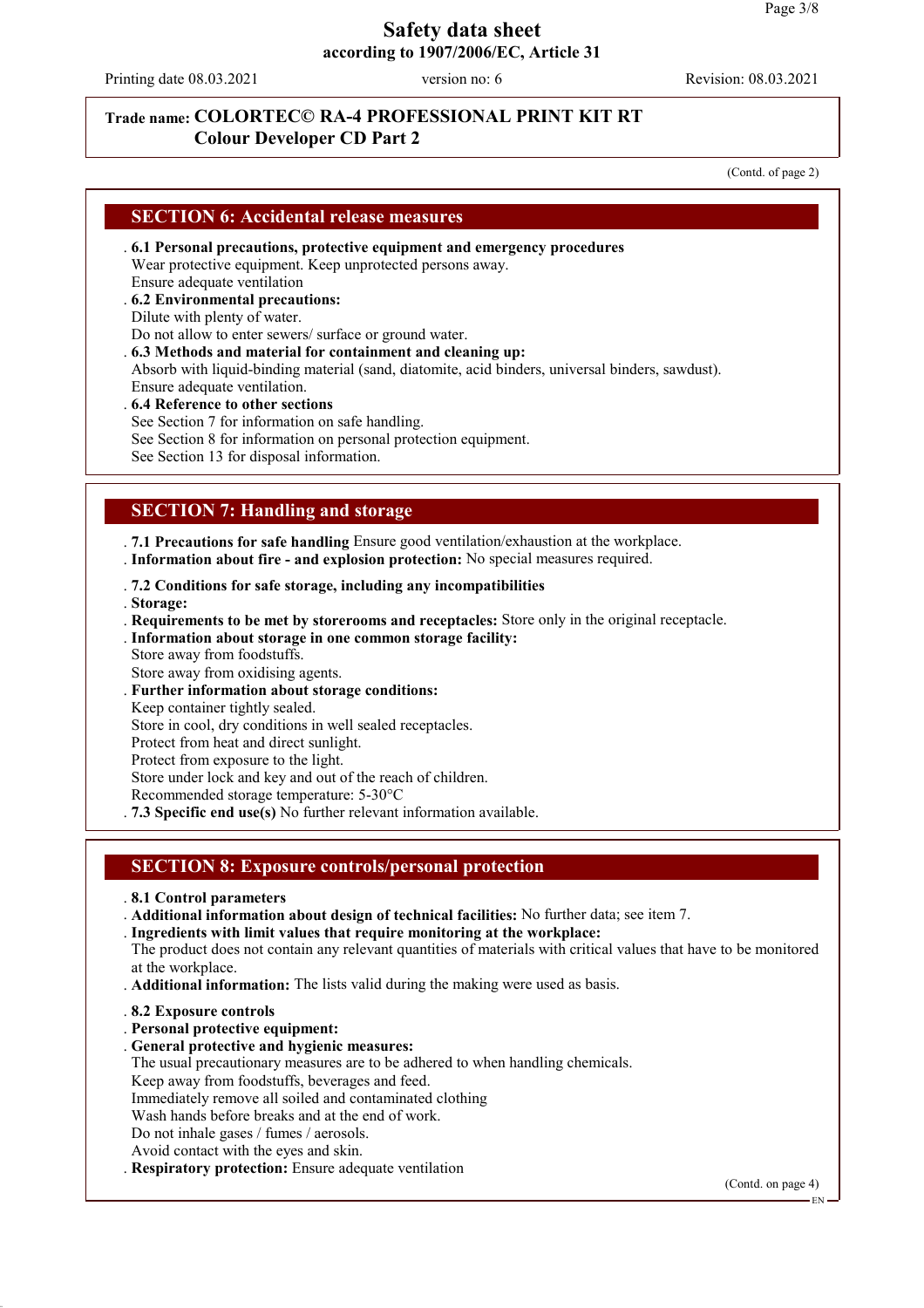Printing date 08.03.2021 version no: 6 Revision: 08.03.2021

# **Trade name: COLORTEC© RA-4 PROFESSIONAL PRINT KIT RT Colour Developer CD Part 2**

(Contd. of page 3) . **Protection of hands:** Protective gloves Impervious gloves The glove material has to be impermeable and resistant to the product/ the substance/ the preparation. Selection of the glove material on consideration of the penetration times, rates of diffusion and the degradation . **Material of gloves** The selection of the suitable gloves does not only depend on the material, but also on further marks of quality and varies from manufacturer to manufacturer. As the product is a preparation of several substances, the resistance of the glove material can not be calculated in advance and has therefore to be checked prior to the application. Butyl rubber, BR Nitrile rubber, NBR Neoprene gloves **Penetration time of glove material**<br>Gove material breakthroug-time breakthroug-time layer thickness<br> $\geq 480$  min  $\geq 0.4$ mm Butyl rubber:  $\geq 480$  min  $\geq 0,4$ mm<br>Nitrile rubber:  $\geq 480$  min  $\geq 0,38$ mm Nitrile rubber: Neoprene:  $\geq 240$  min  $\geq 0.65$ mm The exact break trough time has to be found out by the manufacturer of the protective gloves and has to be observed. . **Eye protection:** Tightly sealed goggles

. **Body protection:** Protective work clothing

| <b>SECTION 9: Physical and chemical properties</b>                                                         |                                               |                       |
|------------------------------------------------------------------------------------------------------------|-----------------------------------------------|-----------------------|
| .9.1 Information on basic physical and chemical properties<br><b>General Information</b>                   |                                               |                       |
| . Appearance:                                                                                              |                                               |                       |
| Form:                                                                                                      | Fluid                                         |                       |
| Colour:                                                                                                    | Dark orange colour                            |                       |
| . Odour:                                                                                                   | <b>Odourless</b>                              |                       |
| . Odour threshold:                                                                                         | Not determined.                               |                       |
| . pH-value at $20 °C$ :                                                                                    | $\sim$ 11                                     |                       |
| Change in condition<br>Melting point/freezing point:<br>Initial boiling point and boiling range: $>100$ °C | <b>Undetermined</b>                           |                       |
| . Flash point:                                                                                             | Not applicable.                               |                       |
| . Flammability (solid, gas):                                                                               | Not applicable.                               |                       |
| . Decomposition temperature:                                                                               | Not determined.                               |                       |
| . Auto-ignition temperature:                                                                               | Product is not selfigniting.                  |                       |
| . Explosive properties:                                                                                    | Product does not present an explosion hazard. |                       |
| . Explosion limits:<br>Lower:                                                                              | Not determined.                               |                       |
|                                                                                                            |                                               | (Contd. on page $5$ ) |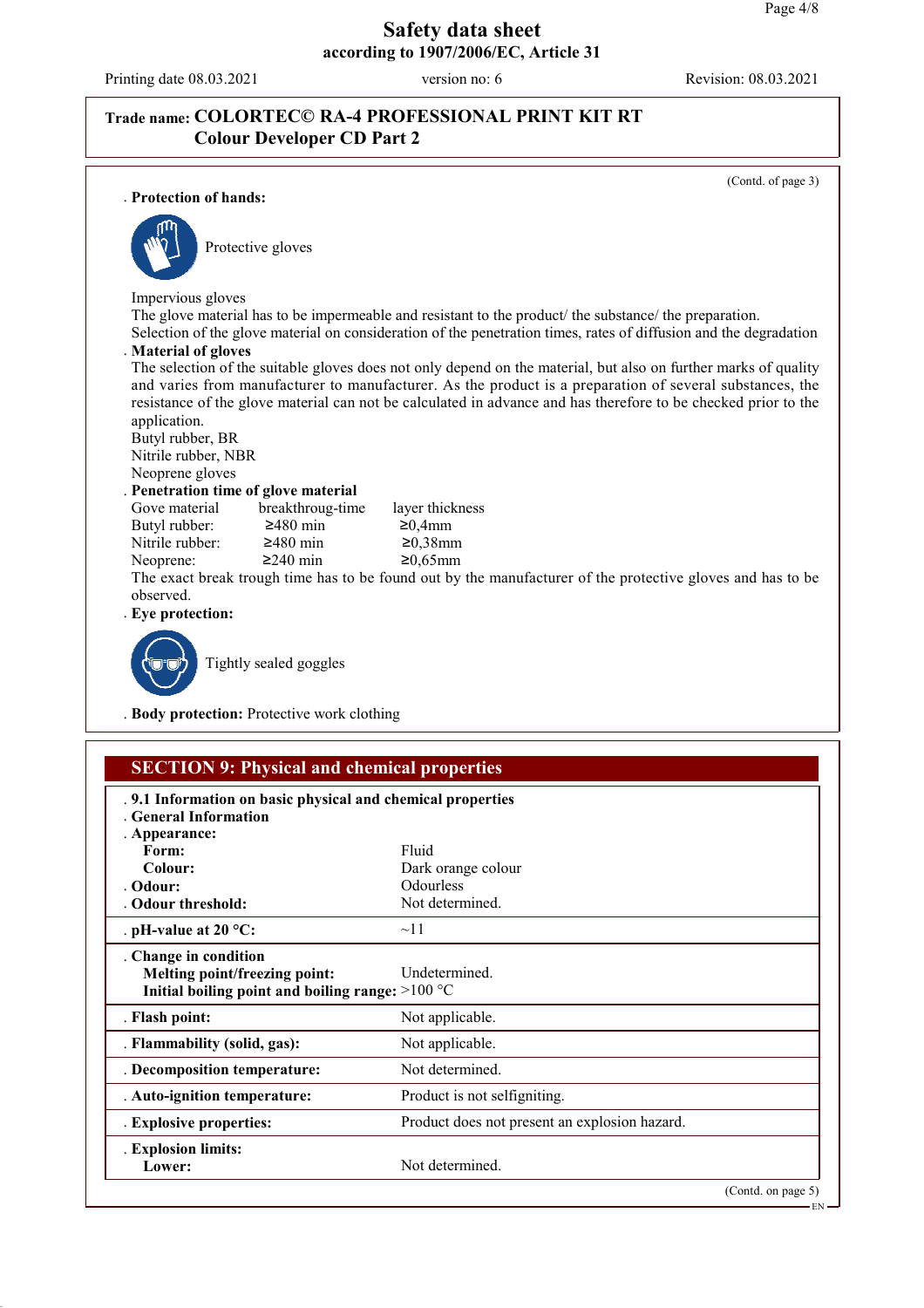Printing date 08.03.2021 version no: 6 Revision: 08.03.2021

# **Trade name: COLORTEC© RA-4 PROFESSIONAL PRINT KIT RT Colour Developer CD Part 2**

|                                           | (Contd. of page 4)                         |
|-------------------------------------------|--------------------------------------------|
| Upper:                                    | Not determined.                            |
| . Vapour pressure:                        | Not determined.                            |
| . Density at $20^{\circ}$ C:              | $\sim$ 1.3 g/cm <sup>3</sup>               |
| . Relative density                        | Not determined.                            |
| . Vapour density                          | Not determined.                            |
| . Evaporation rate                        | Not determined.                            |
| . Solubility in / Miscibility with        |                                            |
| water:                                    | Fully miscible.                            |
| . Partition coefficient: n-octanol/water: | Not determined.                            |
| . Viscosity:                              |                                            |
| Dynamic:                                  | Not determined.                            |
| Kinematic:                                | Not determined.                            |
| . Solvent content:                        |                                            |
| Organic solvents:                         | $1.6\%$                                    |
| Water:                                    | 50-90 %                                    |
| Solids content:                           | $0.0\%$                                    |
| .9.2 Other information                    | No further relevant information available. |

### **SECTION 10: Stability and reactivity**

. **10.1 Reactivity** No further relevant information available.

. **10.2 Chemical stability**

. **Thermal decomposition / conditions to be avoided:** Stable at environment temperature.

. **10.3 Possibility of hazardous reactions** Reacts with acids, alkalis and oxidising agents.

. **10.4 Conditions to avoid** No further relevant information available.

. **10.5 Incompatible materials:** Under certain fire conditions, traces of other toxic gases cannot be excluded.

. **10.6 Hazardous decomposition products:**

Irritant gases/vapours

Carbon monoxide and carbon dioxide

# **SECTION 11: Toxicological information**

#### . **11.1 Information on toxicological effects**

. **Acute toxicity** Based on available data, the classification criteria are not met.

**LD/LC50 values relevant for classification:** .

**584-08-7 potassium carbonate**

Oral LD50 >2,000 mg/kg (rat)

**133986-51-3 2,2'-(Hydroxylimino)bisethanesulphonicacid, disodium salt (DSEHA)**

Oral LD50 >2,000 mg/kg (rat)

#### **111-42-2 diethanolamine**

Oral LD50 1,600 mg/kg (rat)

Dermal LD50 12,200 mg/kg (rabbit)

**140-01-2 Diethylenetriaminepentaacetic acid, pentasodium salt (DTPA-Na5)**

Oral LD50 >2,000 mg/kg (rat)

#### . **Primary irritant effect:**

. **Skin corrosion/irritation**

Causes skin irritation.

(Contd. on page 6)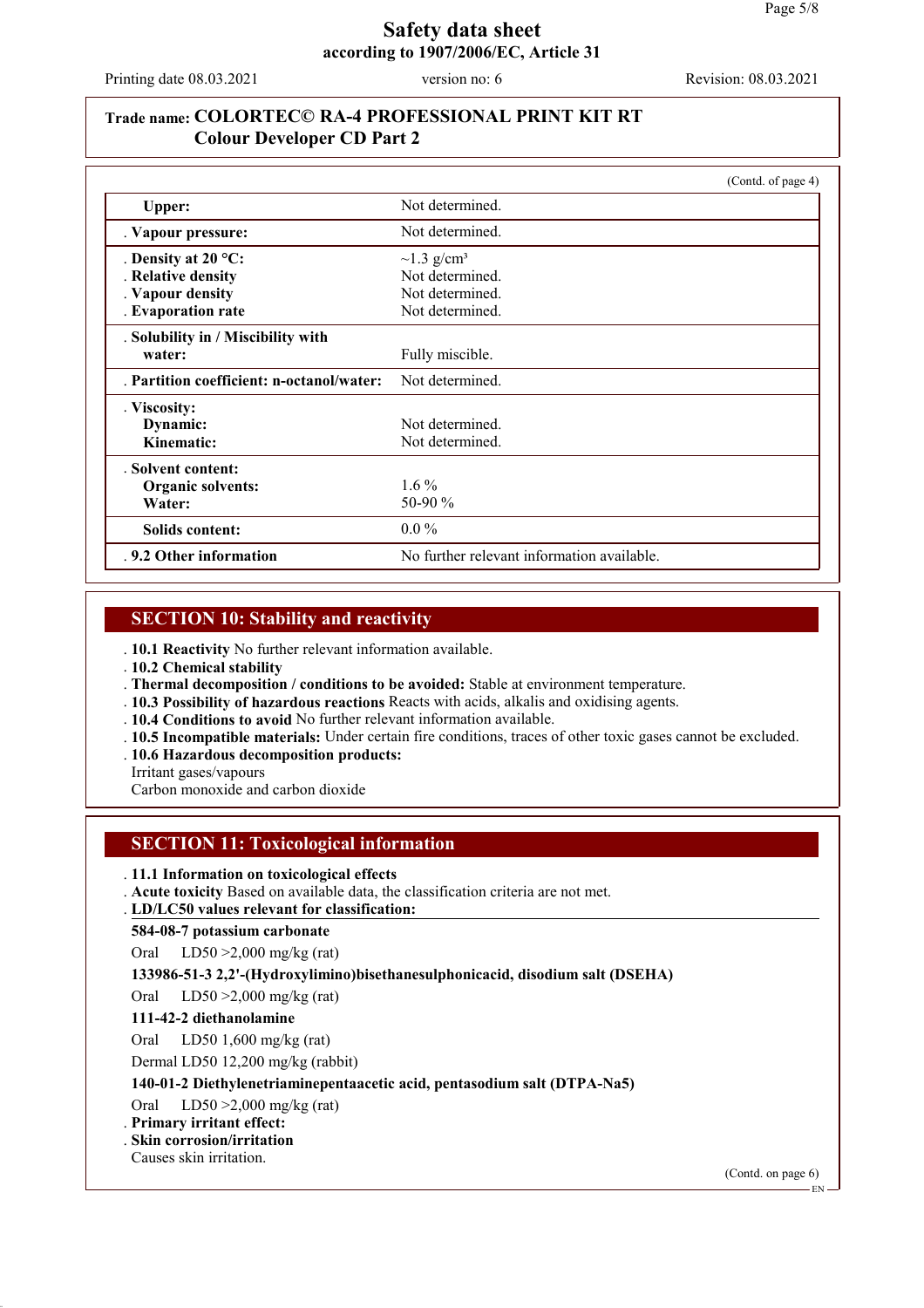Printing date 08.03.2021 version no: 6 Revision: 08.03.2021

(Contd. of page 5)

# **Trade name: COLORTEC© RA-4 PROFESSIONAL PRINT KIT RT Colour Developer CD Part 2**

#### . **Serious eye damage/irritation**

- Causes serious eye irritation.
- . **Respiratory or skin sensitisation** Based on available data, the classification criteria are not met.
- . **Additional toxicological information:**

#### . **Acute effects (acute toxicity, irritation and corrosivity)**

The product shows the following dangers according to the calculation method of the General EU Classification Guidelines for Preparations as issued in the latest version:

Irritant

#### . **CMR effects (carcinogenity, mutagenicity and toxicity for reproduction)**

- . **Germ cell mutagenicity** Based on available data, the classification criteria are not met.
- . **Carcinogenicity** Based on available data, the classification criteria are not met.
- . **Reproductive toxicity** Based on available data, the classification criteria are not met.
- . **STOT-single exposure** Based on available data, the classification criteria are not met.
- . **STOT-repeated exposure** Based on available data, the classification criteria are not met.
- . **Aspiration hazard** Based on available data, the classification criteria are not met.

### **SECTION 12: Ecological information**

#### . **12.1 Toxicity**

**Aquatic toxicity:** .

#### **111-42-2 diethanolamine**

LC50 133-140 mg/l (daphnia magna (Water flea))

500-<5,000 mg/l (fish)

#### **140-01-2 Diethylenetriaminepentaacetic acid, pentasodium salt (DTPA-Na5)**

EC50 48 mg/l (daphnia magna (Water flea))

48 mg/l (Invertebrates)

#### LC50 96 mg/l (fish)

96 mg/l (Lepomis macrochirus (Sonnenbarsch))

- . **12.2 Persistence and degradability** No further relevant information available.
- . **12.3 Bioaccumulative potential** No further relevant information available.
- . **12.4 Mobility in soil** No further relevant information available.
- . **Additional ecological information:**
- . **General notes:**

Do not allow undiluted product or large quantities of it to reach ground water, water course or sewage system. Water hazard class 1 (German Regulation) (Self-assessment): slightly hazardous for water

Do not allow product to reach ground water, water course or sewage system.

Rinse off of bigger amounts into drains or the aquatic environment may lead to increased pH-values. A high pH-value harms aquatic organisms. In the dilution of the use-level the pH-value is considerably reduced, so that after the use of the product the aqueous waste, emptied into drains, is only low water-dangerous.

- . **12.5 Results of PBT and vPvB assessment**
- . **PBT:** Not applicable.
- . **vPvB:** Not applicable.
- . **12.6 Other adverse effects** No further relevant information available.

### **SECTION 13: Disposal considerations**

#### . **13.1 Waste treatment methods**

. **Recommendation**

Must not be disposed together with household garbage. Do not allow product to reach sewage system. **European waste catalogue** .

09 01 01 water-based developer and activator solutions

(Contd. on page 7)

EN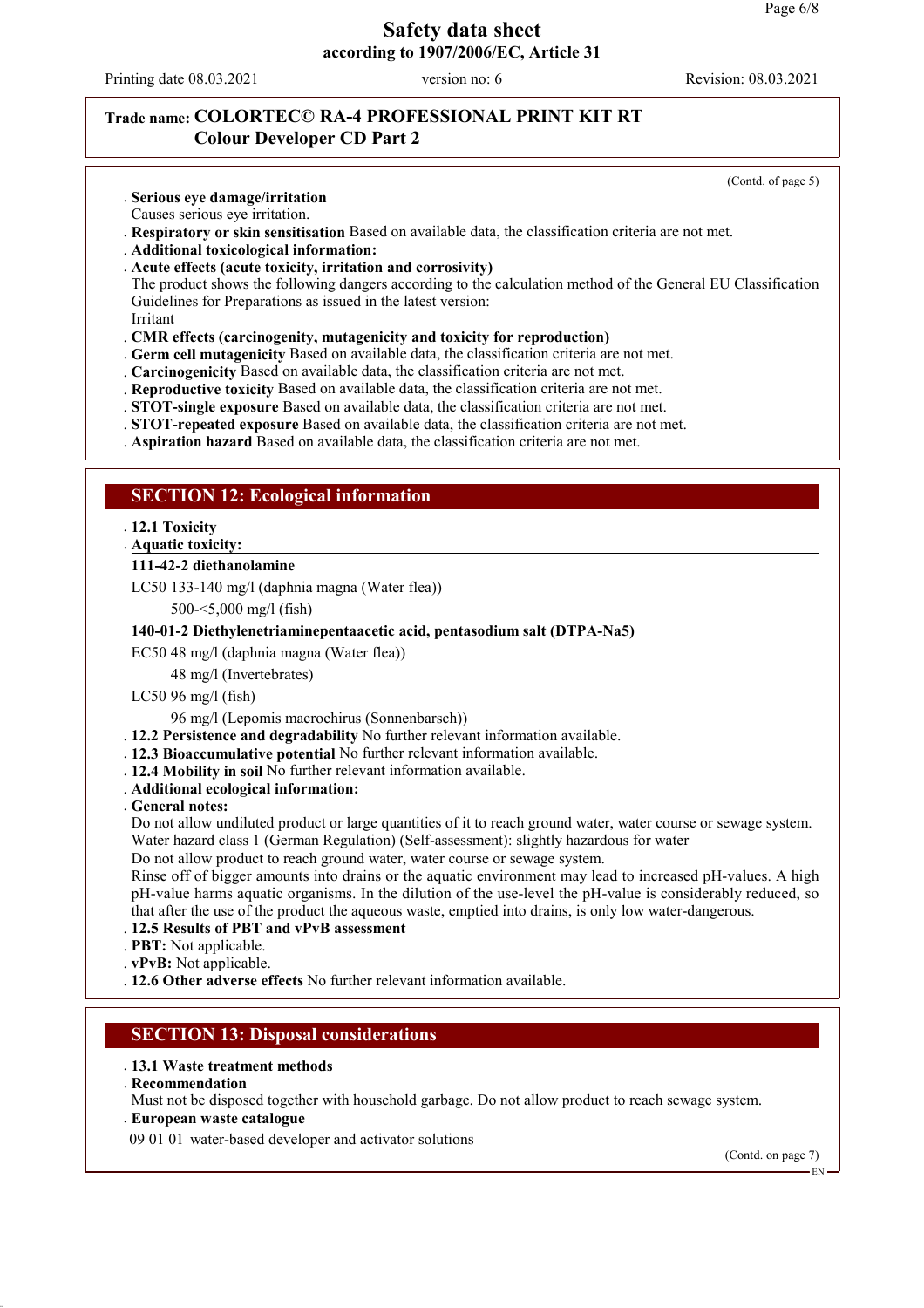Printing date 08.03.2021 version no: 6 Revision: 08.03.2021

### **Trade name: COLORTEC© RA-4 PROFESSIONAL PRINT KIT RT Colour Developer CD Part 2**

(Contd. of page 6)

. **Uncleaned packaging:**

. **Recommendation:** Disposal must be made according to official regulations.

. **Recommended cleansing agents:** Water, if necessary together with cleansing agents.

# **SECTION 14: Transport information**

| . 14.1 UN-Number                                  |                                                                                                     |  |
|---------------------------------------------------|-----------------------------------------------------------------------------------------------------|--|
| . ADR, ADN, IMDG, IATA                            | Void                                                                                                |  |
|                                                   |                                                                                                     |  |
| . 14.2 UN proper shipping name                    |                                                                                                     |  |
|                                                   |                                                                                                     |  |
| . ADR, ADN, IMDG, IATA                            | Void                                                                                                |  |
| . 14.3 Transport hazard class(es)                 |                                                                                                     |  |
|                                                   |                                                                                                     |  |
| . ADR, ADN, IMDG, IATA                            |                                                                                                     |  |
| . Class                                           | Void                                                                                                |  |
|                                                   |                                                                                                     |  |
| . 14.4 Packing group                              |                                                                                                     |  |
| . ADR, IMDG, IATA                                 | Void                                                                                                |  |
|                                                   |                                                                                                     |  |
| . 14.5 Environmental hazards:                     |                                                                                                     |  |
| Marine pollutant:                                 | N <sub>0</sub>                                                                                      |  |
|                                                   |                                                                                                     |  |
| . 14.6 Special precautions for user               | Not applicable.                                                                                     |  |
| . 14.7 Transport in bulk according to Annex II of |                                                                                                     |  |
| <b>Marpol and the IBC Code</b>                    | Not applicable.                                                                                     |  |
|                                                   |                                                                                                     |  |
| . UN "Model Regulation":                          | Void                                                                                                |  |
|                                                   |                                                                                                     |  |
|                                                   | 15.1 Safety, health and environmental regulations/legislation specific for the substance or mixture |  |

. **15.1 Safety, health and environmental regulations/legislation specific for the substance or mixture** . **Labelling according to Regulation (EC) No 1272/2008** GHS label elements

. **Directive 2012/18/EU**

. **REGULATION (EC) No 1907/2006 ANNEX XVII** Conditions of restriction: 3

. **15.2 Chemical safety assessment:** A Chemical Safety Assessment has not been carried out.

### **SECTION 16: Other information**

This information is based on our present knowledge. However, this shall not constitute a guarantee for any specific product features and shall not establish a legally valid contractual relationship.

### . **Relevant phrases**

H302 Harmful if swallowed.

- H315 Causes skin irritation.
- H318 Causes serious eye damage.
- H319 Causes serious eye irritation.
- H332 Harmful if inhaled.
- H335 May cause respiratory irritation.

H373 May cause damage to organs through prolonged or repeated exposure.

- . **Department issuing SDS:** Department product safety
- . **Contact:** E: sida@tetenal.com

. **Abbreviations and acronyms:**

RID: Règlement international concernant le transport des marchandises dangereuses par chemin de fer (Regulations Concerning the International Transport of Dangerous Goods by Rail)

IATA-DGR: Dangerous Goods Regulations by the "International Air Transport Association" (IATA)

ICAO: International Civil Aviation Organisation

ICAO-TI: Technical Instructions by the "International Civil Aviation Organisation" (ICAO)

ADR: Accord européen sur le transport des marchandises dangereuses par Route (European Agreement concerning the International Carriage of Dangerous Goods by Road)

IMDG: International Maritime Code for Dangerous Goods

IATA: International Air Transport Association

(Contd. on page 8)

EN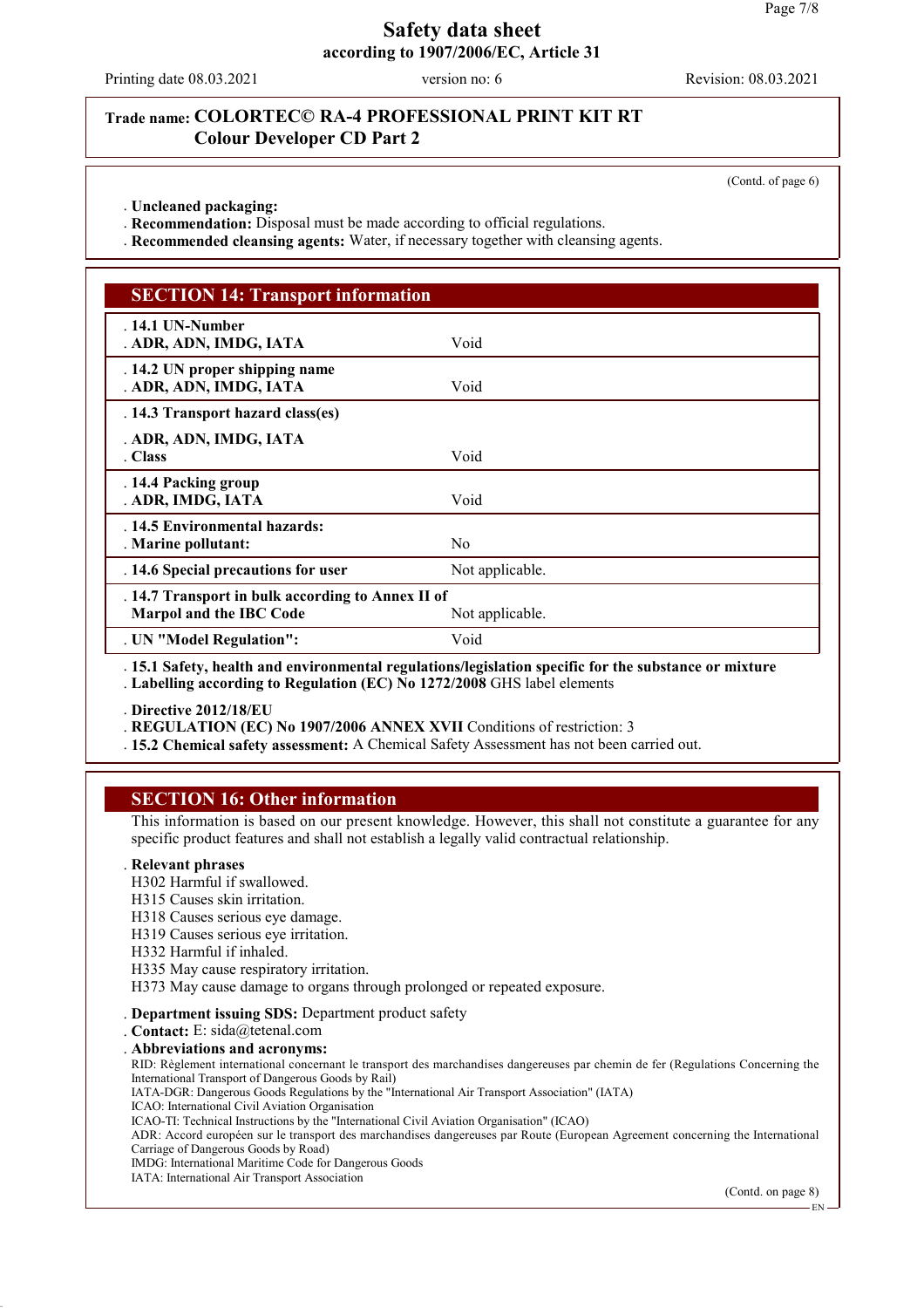EN

# **Safety data sheet according to 1907/2006/EC, Article 31**

Printing date 08.03.2021 version no: 6 Revision: 08.03.2021

# **Trade name: COLORTEC© RA-4 PROFESSIONAL PRINT KIT RT Colour Developer CD Part 2**

(Contd. of page 7) GHS: Globally Harmonised System of Classification and Labelling of Chemicals EINECS: European Inventory of Existing Commercial Chemical Substances ELINCS: European List of Notified Chemical Substances CAS: Chemical Abstracts Service (division of the American Chemical Society) LC50: Lethal concentration, 50 percent LD50: Lethal dose, 50 percent PBT: Persistent, Bioaccumulative and Toxic vPvB: very Persistent and very Bioaccumulative Acute Tox. 4: Acute toxicity - oral – Category 4 Skin Irrit. 2: Skin corrosion/irritation – Category 2 Eye Dam. 1: Serious eye damage/eye irritation – Category 1 Eye Irrit. 2: Serious eye damage/eye irritation – Category 2 STOT SE 3: Specific target organ toxicity (single exposure) – Category 3 STOT RE 2: Specific target organ toxicity (repeated exposure) – Category 2 . **\* Data compared to the previous version altered.**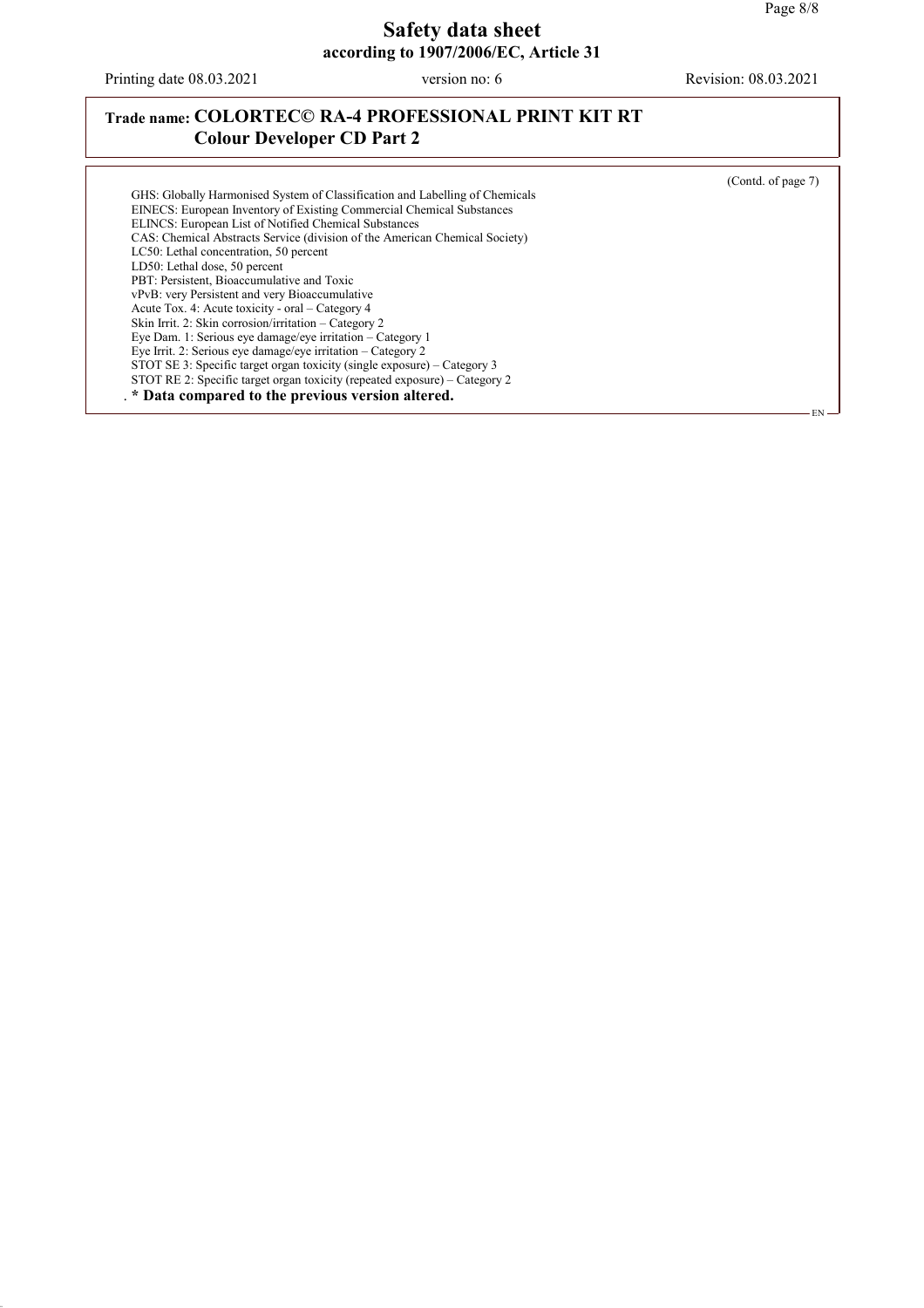# **Safety data sheet**

**according to 1907/2006/EC, Article 31**

Printing date 08.03.2021 version no: 9 Revision: 08.03.2021

TETENAI

Page 1/5

| <b>Bleach Fix BX Part 1</b>                                                                                                      |
|----------------------------------------------------------------------------------------------------------------------------------|
| . Article number:<br>102221 BX Part 1, 102124 BX Part 1, 102036 BX Part 1, 102035 BX Part 1, 102230 BX Part 1<br>. Index number: |
| None of the ingredients is listed.                                                                                               |
| UFI: AS31-50CD-100D-RU44<br>. 1.2 Relevant identified uses of the substance or mixture and uses advised against                  |
| No further relevant information available.                                                                                       |
| Application of the substance / the mixture Bleachfix preparation for photographic use                                            |
| . 1.3 Details of the supplier of the safety data sheet                                                                           |
| . Manufacturer/Supplier:<br>TETENAL 1847 GmbH                                                                                    |
| Schützenwall 31-35                                                                                                               |
| D-22844 Norderstedt /Germany                                                                                                     |
| Tel.: +49 (0) 40 521 45-0; Fax: +49 (0)40-52145-296                                                                              |
| www.tetenal.com; E-mail: info@tetenal.com                                                                                        |
| . Further information obtainable from: Department product safety. E-Mail: $sida@tetenal.com$                                     |
| .1.4 Emergency telephone number:                                                                                                 |
| Poison Information Centre Germany: +49 (0) 30 - 30686 700 (English and German 24 hours)                                          |
|                                                                                                                                  |
| <b>SECTION 2: Hazards identification</b>                                                                                         |

#### . **2.2 Label elements**

- . **Labelling according to Regulation (EC) No 1272/2008** Void
- . **Hazard pictograms** Void
- . **Signal word** Void
- . **Hazard statements** Void
- . **2.3 Other hazards**
- . **Results of PBT and vPvB assessment**
- . **PBT:** Not applicable.
- . **vPvB:** Not applicable.

### **SECTION 3: Composition/information on ingredients**

. **3.2 Chemical characterisation: Mixtures**

. **Description:** Mixture: consisting of the following components.

. **Dangerous components:** Void

. **Additional information:** For the wording of the listed hazard phrases refer to section 16.

### **SECTION 4: First aid measures**

- . **4.1 Description of first aid measures**
- . **General information:** Immediately remove any clothing/shoes soiled by the product.
- . **After inhalation:** Supply fresh air; consult doctor in case of complaints.
- . **After skin contact:** Immediately rinse with water.
- . **After eye contact:** Rinse opened eye for several (15 min) under running water.

(Contd. on page 2)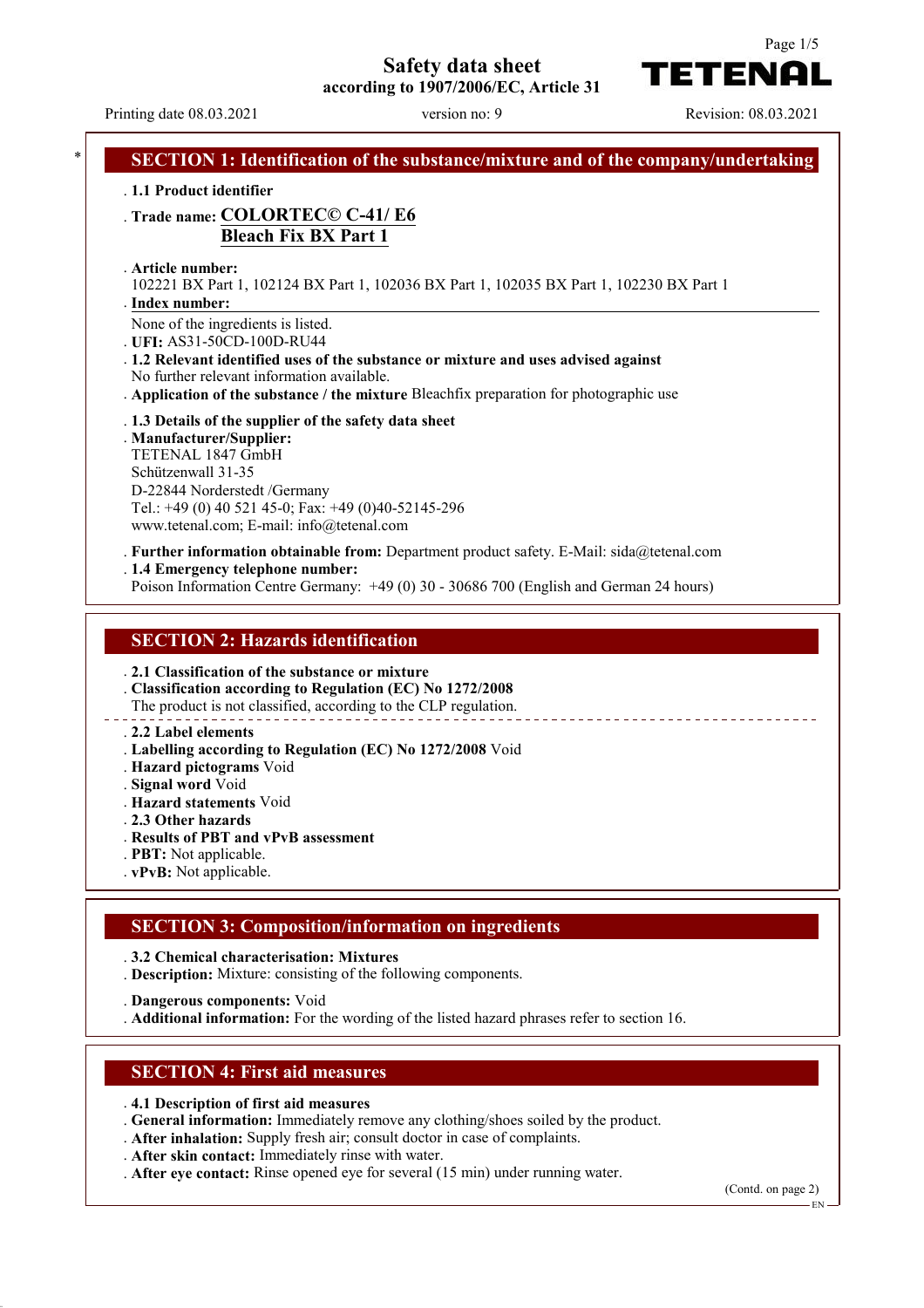Printing date 08.03.2021 version no: 9 Revision: 08.03.2021

(Contd. of page 1)

# **Trade name: COLORTEC© C-41/ E6 Bleach Fix BX Part 1**

. **After swallowing:**

Rinse out mouth and then drink plenty of water.

- If symptoms persist consult doctor.
- . **4.2 Most important symptoms and effects, both acute and delayed**
- No further relevant information available.
- . **4.3 Indication of any immediate medical attention and special treatment needed**

No further relevant information available.

# **SECTION 5: Firefighting measures**

- . **5.1 Extinguishing media**
- . **Suitable extinguishing agents:**
- CO2, powder or water spray. Fight larger fires with water spray or alcohol resistant foam.
- . **5.2 Special hazards arising from the substance or mixture** No further relevant information available.
- . **5.3 Advice for firefighters**
- . **Protective equipment:** No special measures required.

# **SECTION 6: Accidental release measures**

- . **6.1 Personal precautions, protective equipment and emergency procedures** Ensure adequate ventilation . **6.2 Environmental precautions:**
- Dilute with plenty of water.
- Do not allow to enter sewers/ surface or ground water.
- . **6.3 Methods and material for containment and cleaning up:**
- Absorb with liquid-binding material (sand, diatomite, acid binders, universal binders, sawdust).
- . **6.4 Reference to other sections** No dangerous substances are released.

# **SECTION 7: Handling and storage**

- . **7.1 Precautions for safe handling** No special measures required.
- . **Information about fire and explosion protection:** No special measures required.
- . **7.2 Conditions for safe storage, including any incompatibilities**
- . **Storage:**
- . **Requirements to be met by storerooms and receptacles:** No special requirements.
- . **Information about storage in one common storage facility:** Store away from foodstuffs.
- . **Further information about storage conditions:** Recommended storage temperature: 5-30°C
- . **7.3 Specific end use(s)** No further relevant information available.

### **SECTION 8: Exposure controls/personal protection**

- . **8.1 Control parameters**
- . **Additional information about design of technical facilities:** No further data; see item 7.
- . **Ingredients with limit values that require monitoring at the workplace:**
- The product does not contain any relevant quantities of materials with critical values that have to be monitored at the workplace.
- . **Additional information:** The lists valid during the making were used as basis.
- . **8.2 Exposure controls**
- . **Personal protective equipment:**
- . **General protective and hygienic measures:** Avoid contact with the skin.
- . **Respiratory protection:** Not required.
- . **Protection of hands:**

The glove material has to be impermeable and resistant to the product/ the substance/ the preparation. Selection of the glove material on consideration of the penetration times, rates of diffusion and the degradation

(Contd. on page 3)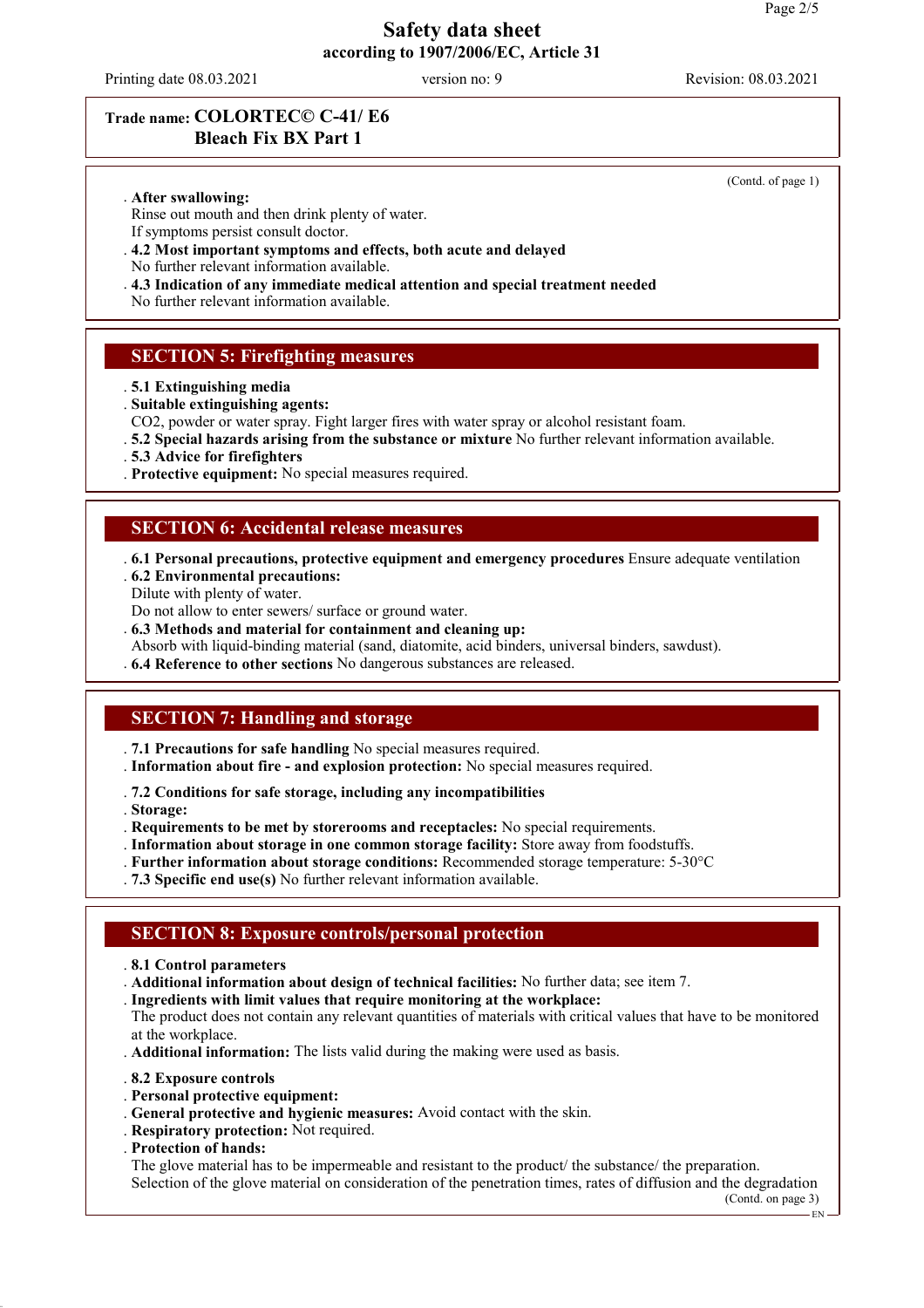Printing date 08.03.2021 version no: 9 Revision: 08.03.2021

(Contd. of page 2)

# **Trade name: COLORTEC© C-41/ E6 Bleach Fix BX Part 1**

#### . **Material of gloves**

Butyl rubber, BR

Nitrile rubber, NBR

Neoprene gloves

The selection of the suitable gloves does not only depend on the material, but also on further marks of quality and varies from manufacturer to manufacturer. As the product is a preparation of several substances, the resistance of the glove material can not be calculated in advance and has therefore to be checked prior to the application.

#### . **Penetration time of glove material**

The exact break trough time has to be found out by the manufacturer of the protective gloves and has to be observed.

. **Eye protection:** Safety glasses

. **Body protection:** Protective work clothing

| <b>SECTION 9: Physical and chemical properties</b>                                                           |                                               |  |
|--------------------------------------------------------------------------------------------------------------|-----------------------------------------------|--|
| .9.1 Information on basic physical and chemical properties<br>. General Information<br>. Appearance:         |                                               |  |
| Form:                                                                                                        | Fluid                                         |  |
| Colour:                                                                                                      | red brown                                     |  |
| . Odour:                                                                                                     | Odourless                                     |  |
| . pH-value at $20 °C$ :                                                                                      | $\sim$ 7                                      |  |
| . Change in condition<br>Melting point/freezing point:<br>Initial boiling point and boiling range: $>100 °C$ | <b>Undetermined</b>                           |  |
| . Flash point:                                                                                               | Not applicable.                               |  |
| . Auto-ignition temperature:                                                                                 | Product is not selfigniting.                  |  |
| . Explosive properties:                                                                                      | Product does not present an explosion hazard. |  |
| . Vapour pressure:                                                                                           | Not determined.                               |  |
| . Density at $20^{\circ}$ C:                                                                                 | $\sim$ 1.2 g/cm <sup>3</sup>                  |  |
| . Solubility in / Miscibility with<br>water:                                                                 | Fully miscible.                               |  |
| . Solvent content:<br>Organic solvents:<br>Water:                                                            | $0.7\%$<br>50-90 $\%$                         |  |
| <b>Solids content:</b>                                                                                       | $0.0\%$                                       |  |
| .9.2 Other information                                                                                       | No further relevant information available.    |  |

### **SECTION 10: Stability and reactivity**

. **10.1 Reactivity** No further relevant information available.

. **10.2 Chemical stability**

. **Thermal decomposition / conditions to be avoided:** No decomposition if used according to specifications.

- . **10.3 Possibility of hazardous reactions** No dangerous reactions known.
- . **10.4 Conditions to avoid** No further relevant information available.
- . **10.5 Incompatible materials:** No further relevant information available.

(Contd. on page 4)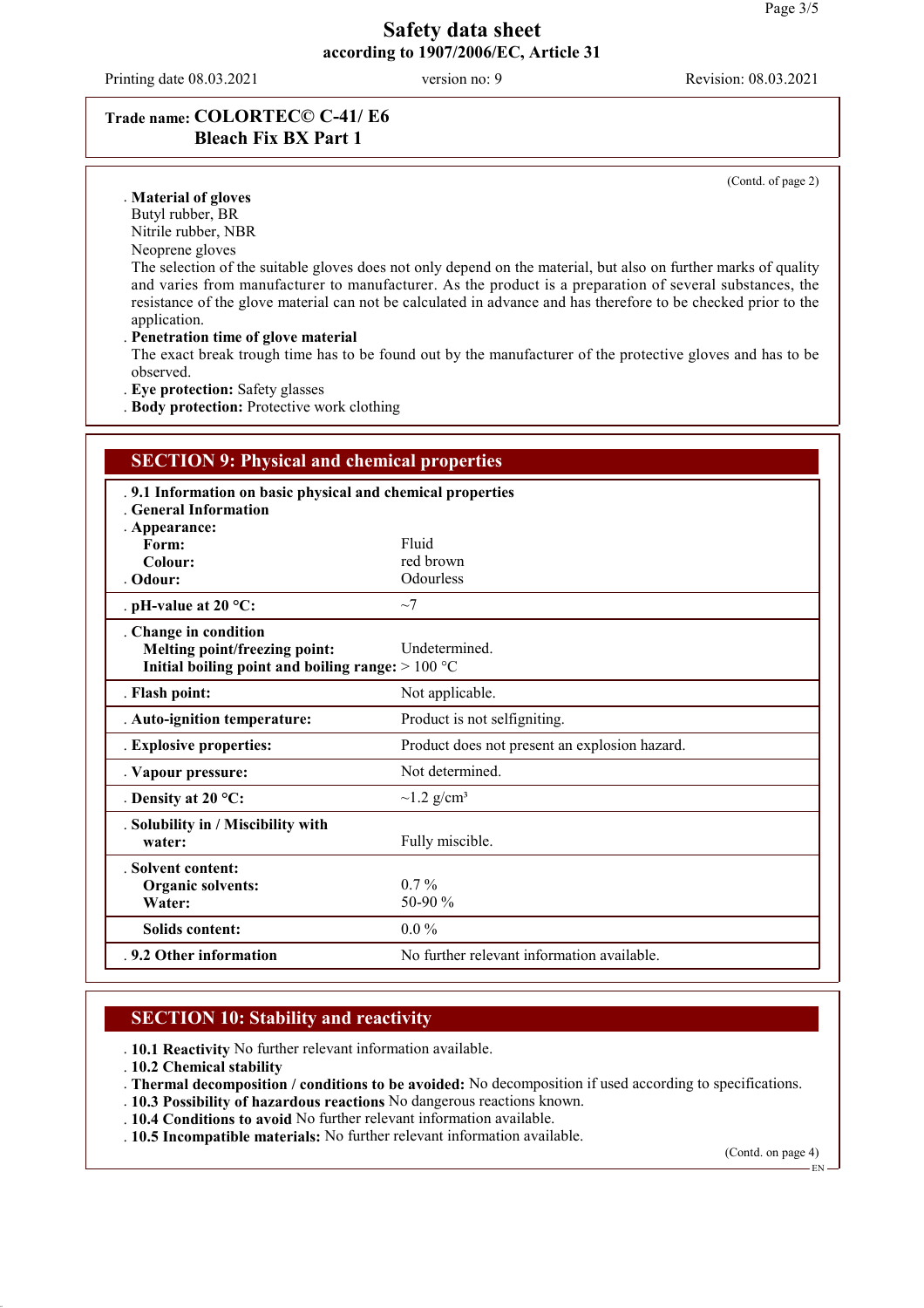Printing date 08.03.2021 version no: 9 Revision: 08.03.2021

(Contd. of page 3)

# **Trade name: COLORTEC© C-41/ E6 Bleach Fix BX Part 1**

. **10.6 Hazardous decomposition products:** Irritant gases/vapours

**SECTION 11: Toxicological information**

. **11.1 Information on toxicological effects**

- . **Acute toxicity** Based on available data, the classification criteria are not met.
- . **Primary irritant effect:**

. **Skin corrosion/irritation** Based on available data, the classification criteria are not met.

. **Serious eye damage/irritation** Based on available data, the classification criteria are not met.

. **Respiratory or skin sensitisation** Based on available data, the classification criteria are not met.

- . **Additional toxicological information:**
- . **CMR effects (carcinogenity, mutagenicity and toxicity for reproduction)**

. **Germ cell mutagenicity** Based on available data, the classification criteria are not met.

. **Carcinogenicity** Based on available data, the classification criteria are not met.

- . **Reproductive toxicity** Based on available data, the classification criteria are not met.
- . **STOT-single exposure** Based on available data, the classification criteria are not met.
- . **STOT-repeated exposure** Based on available data, the classification criteria are not met.

. **Aspiration hazard** Based on available data, the classification criteria are not met.

### **SECTION 12: Ecological information**

- . **12.1 Toxicity**
- . **Aquatic toxicity:** No further relevant information available.
- . **12.2 Persistence and degradability** No further relevant information available.
- . **12.3 Bioaccumulative potential** No further relevant information available.
- . **12.4 Mobility in soil** No further relevant information available.
- . **Additional ecological information:**

. **General notes:**

Water hazard class 2 (German Regulation) (Self-assessment): hazardous for water Danger to drinking water if even small quantities leak into the ground.

- . **12.5 Results of PBT and vPvB assessment**
- . **PBT:** Not applicable.
- . **vPvB:** Not applicable.
- . **12.6 Other adverse effects** No further relevant information available.

#### **SECTION 13: Disposal considerations**

#### . **13.1 Waste treatment methods**

. **Recommendation**

Must not be disposed together with household garbage. Do not allow product to reach sewage system. **European waste catalogue** .

09 01 05 bleach solutions and bleach fixer solutions

. **Uncleaned packaging:**

. **Recommendation:** Disposal must be made according to official regulations.

. **Recommended cleansing agents:** Water, if necessary together with cleansing agents.

### **SECTION 14: Transport information**

. **14.1 UN-Number** . **ADR, ADN, IMDG, IATA** Void

(Contd. on page 5)

EN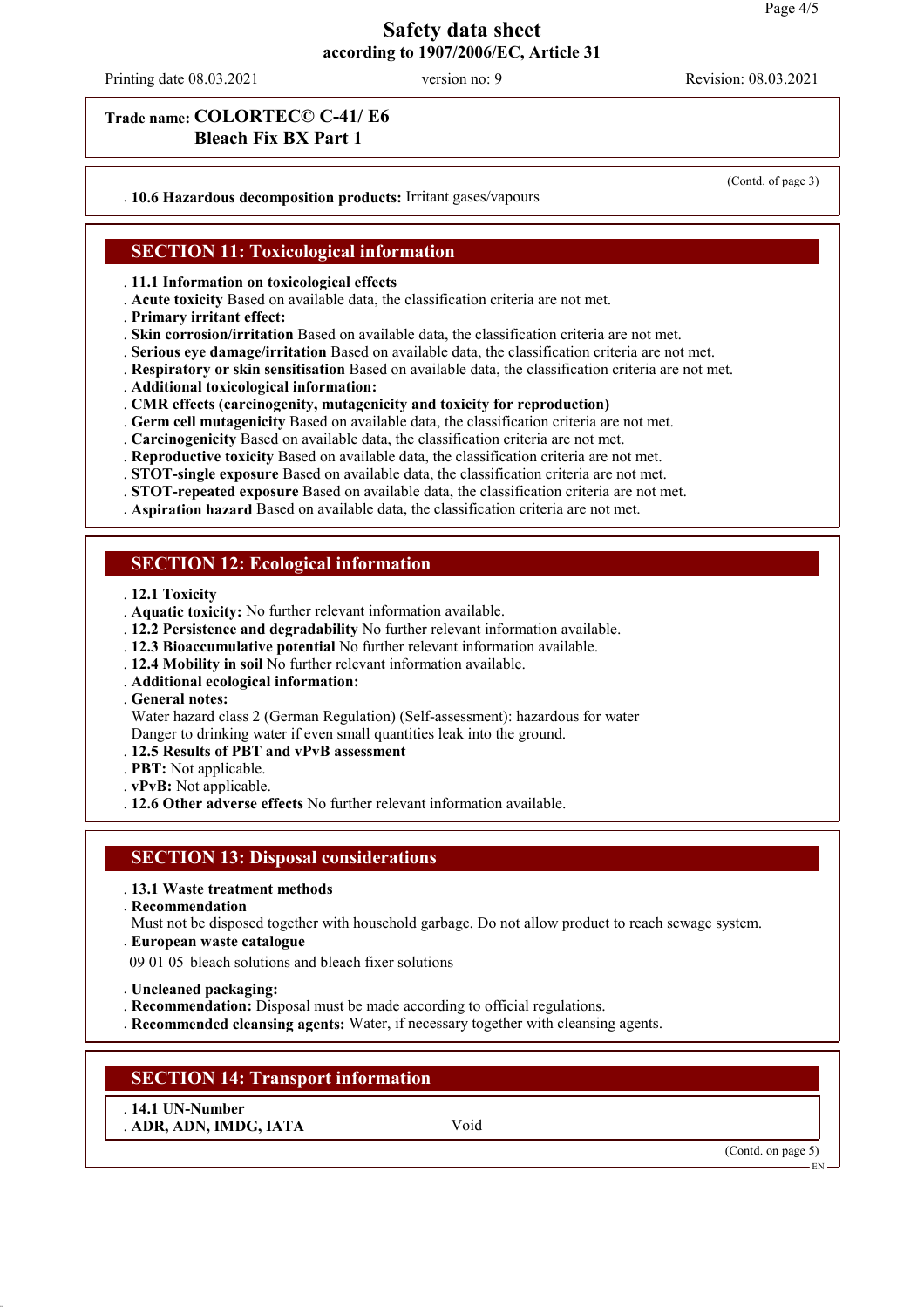Printing date 08.03.2021 version no: 9 Revision: 08.03.2021

# **Trade name: COLORTEC© C-41/ E6 Bleach Fix BX Part 1**

|                                                                              |                 | (Contd. of page 4) |
|------------------------------------------------------------------------------|-----------------|--------------------|
| . 14.2 UN proper shipping name<br>. ADR, ADN, IMDG, IATA                     | Void            |                    |
| . 14.3 Transport hazard class(es)                                            |                 |                    |
| . ADR, ADN, IMDG, IATA                                                       |                 |                    |
| . Class                                                                      | Void            |                    |
| . 14.4 Packing group<br>. ADR, IMDG, IATA                                    | Void            |                    |
| .14.5 Environmental hazards:<br>. Marine pollutant:                          | N <sub>0</sub>  |                    |
| . 14.6 Special precautions for user                                          | Not applicable. |                    |
| . 14.7 Transport in bulk according to Annex II of<br>Marpol and the IBC Code | Not applicable. |                    |
| . UN "Model Regulation":                                                     | Void            |                    |

. **15.1 Safety, health and environmental regulations/legislation specific for the substance or mixture** No further relevant information available.

. **Directive 2012/18/EU**

. DIRECTIVE 2011/65/EU on the restriction of the use of certain hazardous substances in electrical and **electronic equipment – Annex II**

None of the ingredients is listed.

. **15.2 Chemical safety assessment:** A Chemical Safety Assessment has not been carried out.

### **SECTION 16: Other information**

This information is based on our present knowledge. However, this shall not constitute a guarantee for any specific product features and shall not establish a legally valid contractual relationship.

. **Contact:** E: sida@tetenal.com

. **Abbreviations and acronyms:**

RID: Règlement international concernant le transport des marchandises dangereuses par chemin de fer (Regulations Concerning the International Transport of Dangerous Goods by Rail)

ICAO: International Civil Aviation Organisation

ADR: Accord européen sur le transport des marchandises dangereuses par Route (European Agreement concerning the International Carriage of Dangerous Goods by Road)

- IMDG: International Maritime Code for Dangerous Goods
- IATA: International Air Transport Association

GHS: Globally Harmonised System of Classification and Labelling of Chemicals

EINECS: European Inventory of Existing Commercial Chemical Substances

ELINCS: European List of Notified Chemical Substances

- CAS: Chemical Abstracts Service (division of the American Chemical Society)
- PBT: Persistent, Bioaccumulative and Toxic vPvB: very Persistent and very Bioaccumulative

. **\* Data compared to the previous version altered.**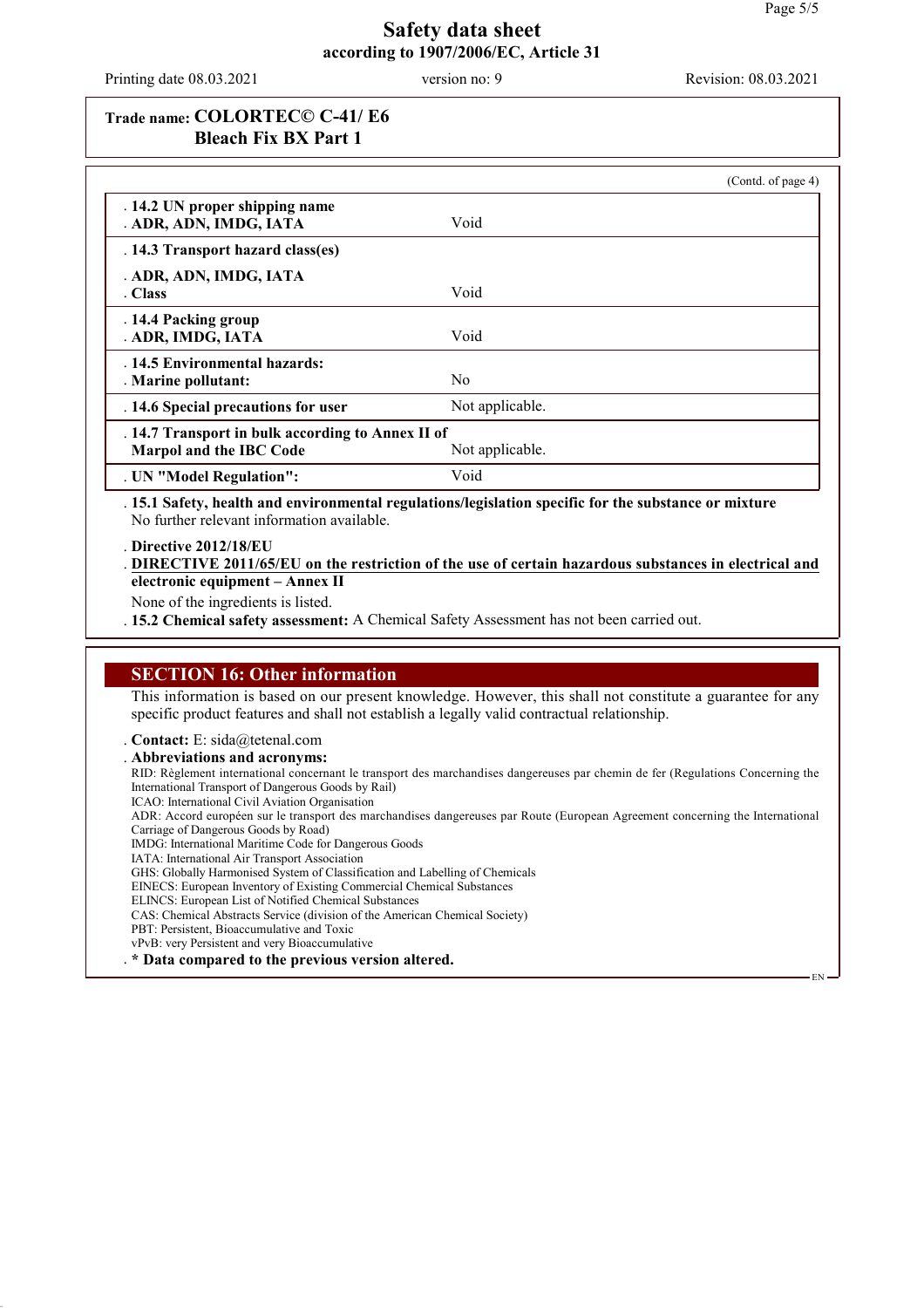**Safety data sheet**

**according to 1907/2006/EC, Article 31**

Printing date 08.03.2021 version no: 10 Revision: 08.03.2021

TETENAI

Page 1/6

| . 1.1 Product identifier                                                                                                  |                                                                                                                                                                                                                            |
|---------------------------------------------------------------------------------------------------------------------------|----------------------------------------------------------------------------------------------------------------------------------------------------------------------------------------------------------------------------|
|                                                                                                                           | . Trade name: COLORTEC© C-41/E6<br><b>Bleach Fix BX Part 2</b>                                                                                                                                                             |
| . Article number:<br>. Index number:                                                                                      | 102221 BX Part 2, 102124 BX Part 2, 102035 BX Part 2, 102036 BX Part 2, 102230 BX Part 2                                                                                                                                   |
|                                                                                                                           | None of the ingredients is listed.<br>UFI: F850-10WT-P005-6DNX                                                                                                                                                             |
|                                                                                                                           | .1.2 Relevant identified uses of the substance or mixture and uses advised against                                                                                                                                         |
|                                                                                                                           | No further relevant information available.<br>Application of the substance / the mixture Bleachfix preparation for photographic use                                                                                        |
| . Manufacturer/Supplier:<br>TETENAL 1847 GmbH<br>Schützenwall 31-35                                                       | . 1.3 Details of the supplier of the safety data sheet<br>D-22844 Norderstedt /Germany<br>Tel.: +49 (0) 40 521 45-0; Fax: +49 (0)40-52145-296<br>www.tetenal.com; E-mail: info@tetenal.com                                 |
|                                                                                                                           | . Further information obtainable from: Department product safety. E-Mail: sida@tetenal.com<br>. 1.4 Emergency telephone number:<br>Poison Information Centre Germany: +49 (0) 30 - 30686 700 (English and German 24 hours) |
|                                                                                                                           | <b>SECTION 2: Hazards identification</b>                                                                                                                                                                                   |
|                                                                                                                           | . 2.1 Classification of the substance or mixture<br>. Classification according to Regulation (EC) No 1272/2008<br>The product is not classified, according to the CLP regulation.                                          |
| . 2.2 Label elements<br>. Hazard pictograms Void<br>. Signal word Void<br>. Hazard statements Void<br>. 2.3 Other hazards | . Labelling according to Regulation (EC) No 1272/2008 Void                                                                                                                                                                 |

- . **Results of PBT and vPvB assessment**
- . **PBT:** Not applicable.
- . **vPvB:** Not applicable.

### **SECTION 3: Composition/information on ingredients**

. **3.2 Chemical characterisation: Mixtures**

. **Description:** Mixture: consisting of the following components.

**Dangerous components:** .

CAS: 7631-90-5 EINECS: 231-548-0 Index number: 016-064-00-8 sodium bisulphite  $\diamondsuit$  Acute Tox. 4, H302

# . **Additional information:** For the wording of the listed hazard phrases refer to section 16.

### **SECTION 4: First aid measures**

. **4.1 Description of first aid measures**

- . **After inhalation:** Supply fresh air; consult doctor in case of complaints.
- . **After skin contact:** Immediately rinse with water.

(Contd. on page 2)

5-10%

EN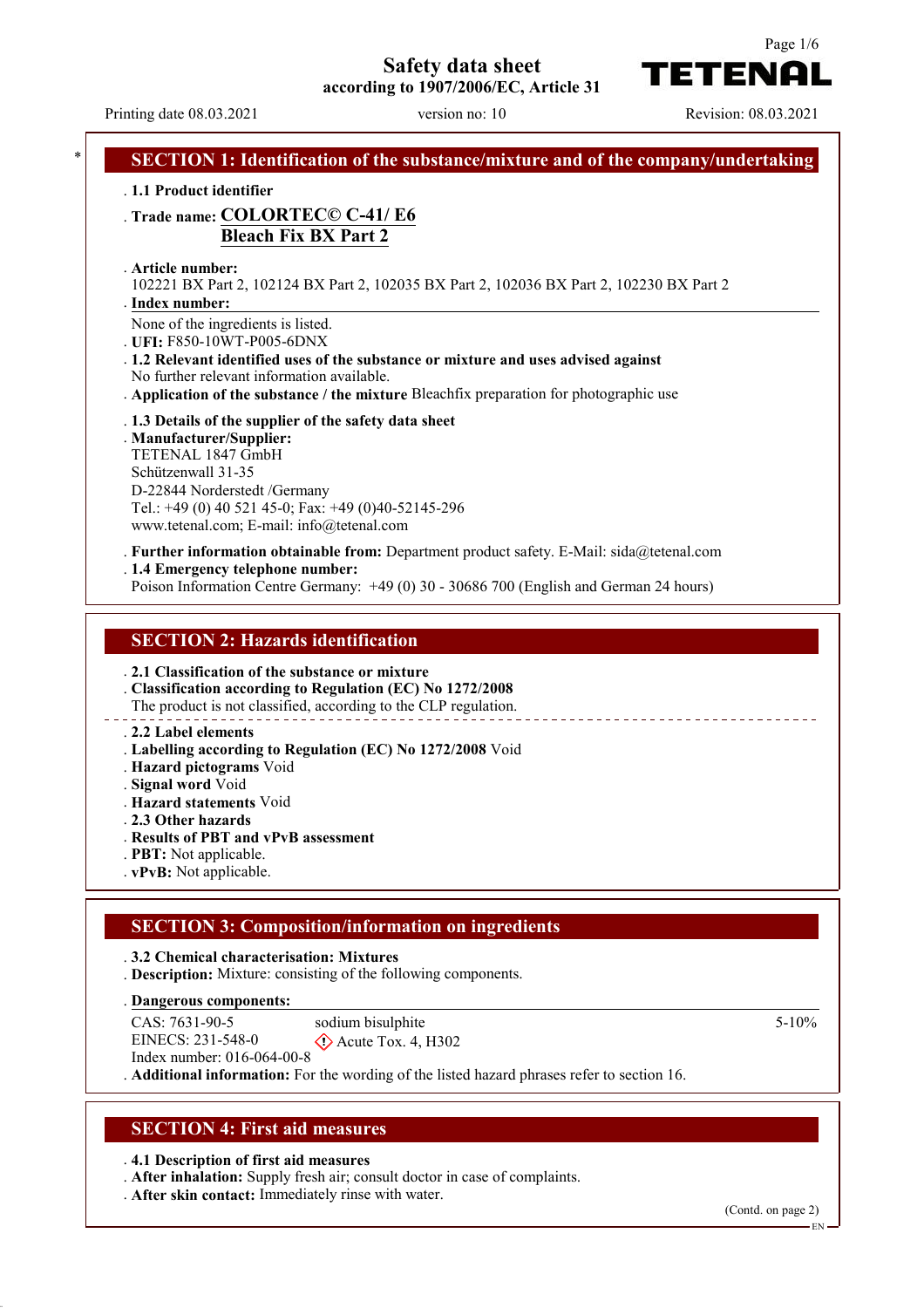Printing date 08.03.2021 version no: 10 Revision: 08.03.2021

# **Trade name: COLORTEC© C-41/ E6 Bleach Fix BX Part 2**

- . **After eye contact:** Rinse opened eye for several (15 min) under running water.
- . **After swallowing:**

If symptoms persist consult doctor.

Rinse out mouth and then drink plenty of water.

. **4.2 Most important symptoms and effects, both acute and delayed** No further relevant information available.

. **4.3 Indication of any immediate medical attention and special treatment needed**

No further relevant information available.

# **SECTION 5: Firefighting measures**

- . **5.1 Extinguishing media**
- . **Suitable extinguishing agents:**
- CO2, powder or water spray. Fight larger fires with water spray or alcohol resistant foam.
- . **5.2 Special hazards arising from the substance or mixture**

Nitrogen oxides (NOx) Sulphur dioxide (SO2)

- . **5.3 Advice for firefighters**
- . **Protective equipment:** No special measures required.

### **SECTION 6: Accidental release measures**

. **6.1 Personal precautions, protective equipment and emergency procedures** Ensure adequate ventilation

. **6.2 Environmental precautions:**

Dilute with plenty of water.

- Do not allow to enter sewers/ surface or ground water.
- . **6.3 Methods and material for containment and cleaning up:**
- Absorb with liquid-binding material (sand, diatomite, acid binders, universal binders, sawdust). Pick up mechanically.

. **6.4 Reference to other sections** No dangerous substances are released.

# **SECTION 7: Handling and storage**

. **7.1 Precautions for safe handling** No special measures required.

- . **Information about fire and explosion protection:** No special measures required.
- . **7.2 Conditions for safe storage, including any incompatibilities**
- . **Storage:**
- . **Requirements to be met by storerooms and receptacles:** No special requirements.
- . **Information about storage in one common storage facility:** Store away from foodstuffs.
- . **Further information about storage conditions:**
- Protect from heat and direct sunlight.

Store under lock and key and out of the reach of children.

- Recommended storage temperature: 5-30°C
- . **7.3 Specific end use(s)** No further relevant information available.

# **SECTION 8: Exposure controls/personal protection**

- . **8.1 Control parameters**
- . **Additional information about design of technical facilities:** No further data; see item 7.
- . Ingredients with limit values that require monitoring at the workplace:

**7681-57-4 sodium metabisulphite (1-5%)**

WEL Long-term value: 5 mg/m<sup>3</sup>

(Contd. on page 3)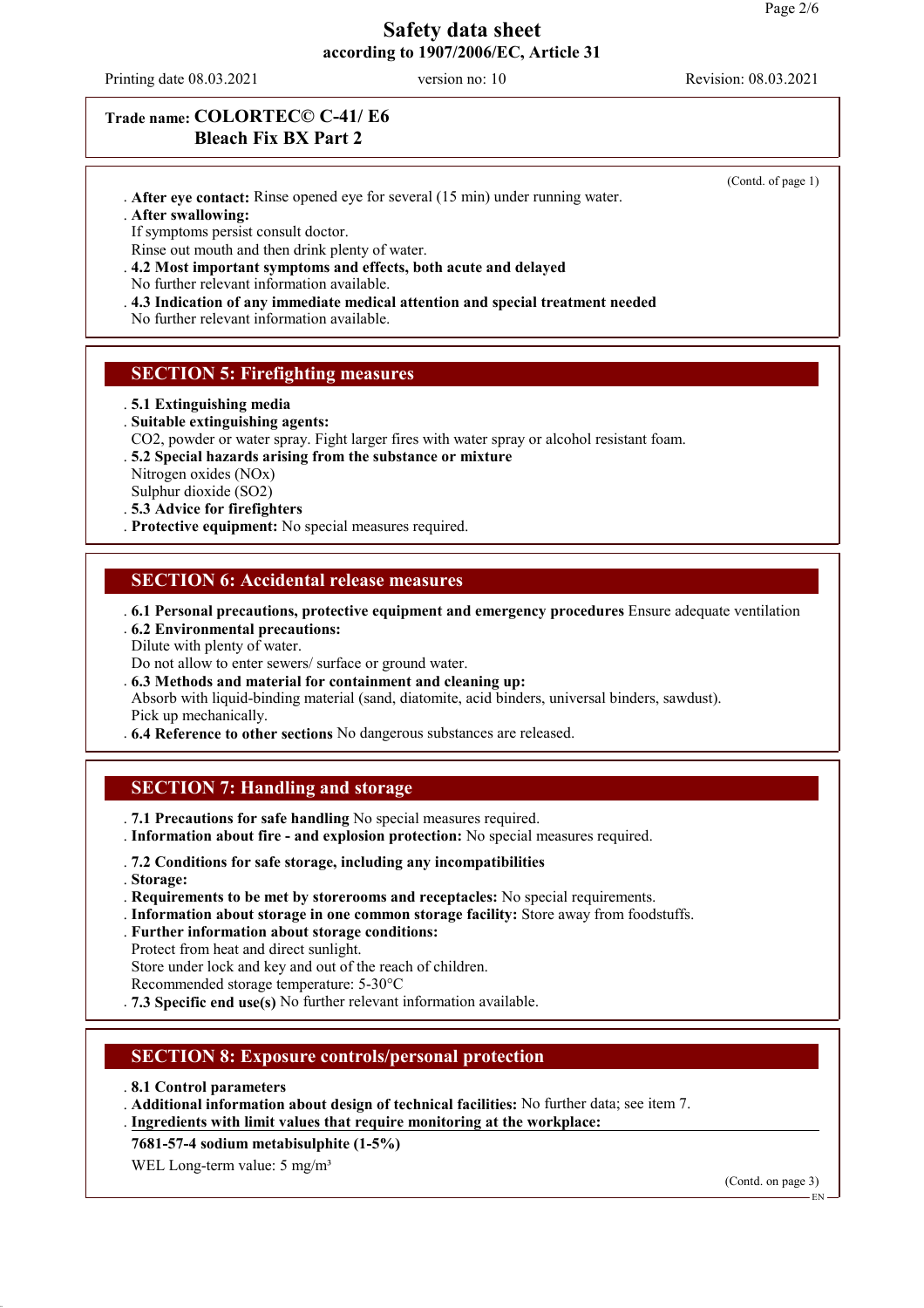$-EN -$ 

# **Safety data sheet according to 1907/2006/EC, Article 31**

Printing date 08.03.2021 version no: 10 Revision: 08.03.2021

# **Trade name: COLORTEC© C-41/ E6 Bleach Fix BX Part 2**

|                                                                                          | . Additional information: The lists valid during the making were used as basis.                                   |
|------------------------------------------------------------------------------------------|-------------------------------------------------------------------------------------------------------------------|
| .8.2 Exposure controls                                                                   |                                                                                                                   |
| . Personal protective equipment:<br>General protective and hygienic measures:            |                                                                                                                   |
|                                                                                          | The usual precautionary measures are to be adhered to when handling chemicals.                                    |
| Avoid contact with the eyes and skin.                                                    |                                                                                                                   |
| Keep away from foodstuffs, beverages and feed.                                           |                                                                                                                   |
| <b>Respiratory protection:</b> Ensure adequate ventilation<br>. Protection of hands:     |                                                                                                                   |
|                                                                                          | The glove material has to be impermeable and resistant to the product/ the substance/ the preparation.            |
|                                                                                          | Selection of the glove material on consideration of the penetration times, rates of diffusion and the degradation |
| . Material of gloves                                                                     | The selection of the suitable gloves does not only depend on the material, but also on further marks of quality   |
|                                                                                          | and varies from manufacturer to manufacturer. As the product is a preparation of several substances, the          |
|                                                                                          | resistance of the glove material can not be calculated in advance and has therefore to be checked prior to the    |
| application.                                                                             |                                                                                                                   |
| Butyl rubber, BR<br>Nitrile rubber, NBR                                                  |                                                                                                                   |
| Neoprene gloves                                                                          |                                                                                                                   |
| . Penetration time of glove material                                                     |                                                                                                                   |
|                                                                                          | The exact break trough time has to be found out by the manufacturer of the protective gloves and has to be        |
| observed.<br>. Eye protection: Safety glasses                                            |                                                                                                                   |
|                                                                                          |                                                                                                                   |
| . Body protection: Protective work clothing                                              |                                                                                                                   |
| <b>SECTION 9: Physical and chemical properties</b>                                       |                                                                                                                   |
| .9.1 Information on basic physical and chemical properties<br><b>Ceneral Information</b> |                                                                                                                   |
| . Appearance:<br>Form:                                                                   | Fluid                                                                                                             |
| Colour:                                                                                  | Light yellow                                                                                                      |
| . Odour:                                                                                 | Sulfurous                                                                                                         |
| . pH-value at $20 °C$ :                                                                  | $\sim$ 5                                                                                                          |
| . Change in condition                                                                    |                                                                                                                   |
| Melting point/freezing point:                                                            | Undetermined.                                                                                                     |
| Initial boiling point and boiling range: $>100 °C$                                       |                                                                                                                   |
| . Flash point:                                                                           | Not applicable.                                                                                                   |
| . Auto-ignition temperature:                                                             | Product is not selfigniting.                                                                                      |
| . Explosive properties:                                                                  | Product does not present an explosion hazard.                                                                     |
| . Vapour pressure:                                                                       | Not determined.                                                                                                   |
| . Density at $20^{\circ}$ C:                                                             | $\sim$ 1.3 g/cm <sup>3</sup>                                                                                      |
| . Solubility in / Miscibility with                                                       |                                                                                                                   |
| water:                                                                                   | Fully miscible.                                                                                                   |
| . Viscosity:                                                                             |                                                                                                                   |
| Dynamic:<br>Kinematic:                                                                   | Not determined.<br>Not determined.                                                                                |
| <b>Solvent content:</b>                                                                  |                                                                                                                   |
| <b>Organic solvents:</b>                                                                 | $0.4\%$                                                                                                           |
|                                                                                          | (Contd. on page 4)                                                                                                |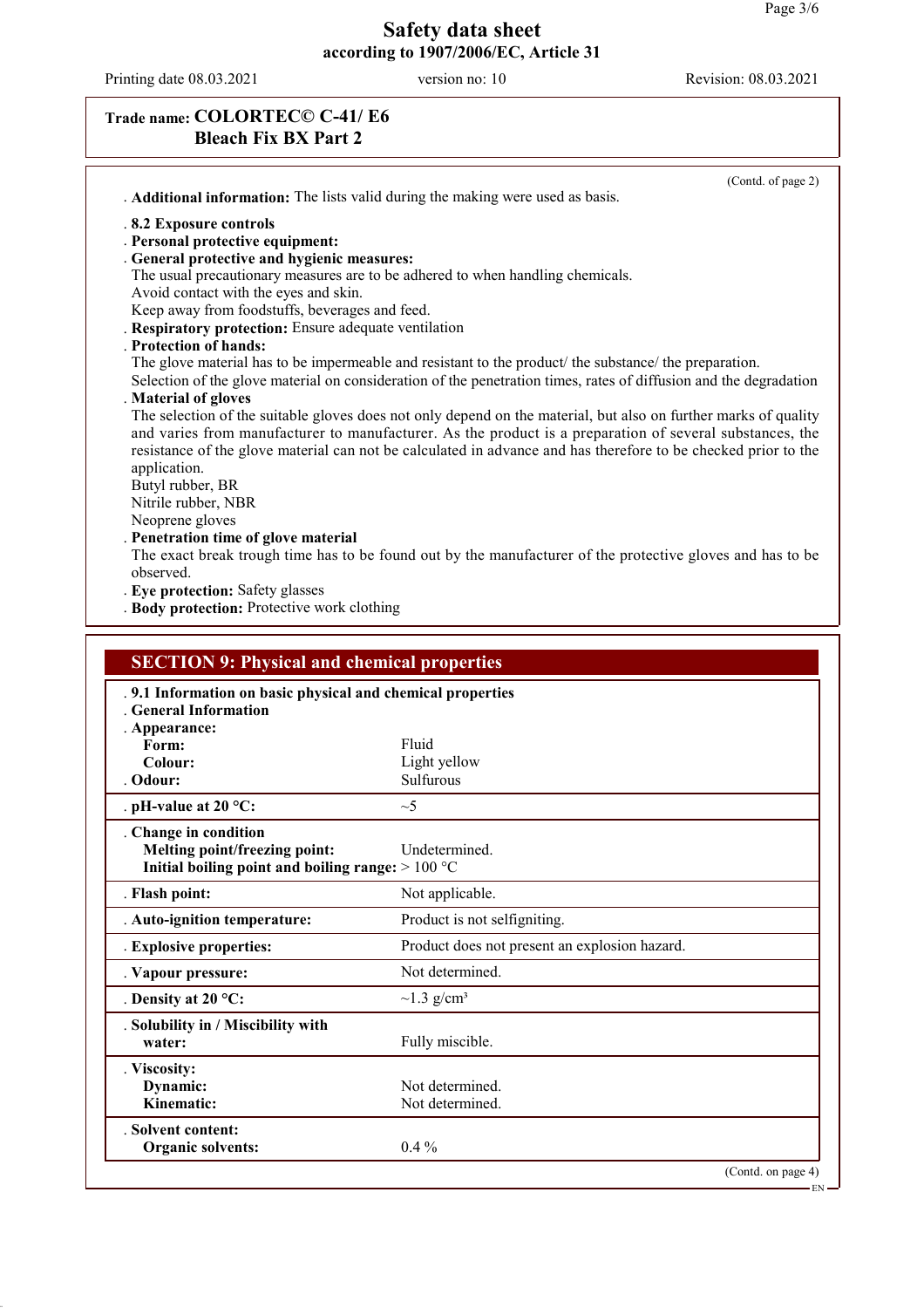Printing date 08.03.2021 version no: 10 Revision: 08.03.2021

# **Trade name: COLORTEC© C-41/ E6 Bleach Fix BX Part 2**

|                        |                                            | (Contd. of page 3) |
|------------------------|--------------------------------------------|--------------------|
| Water:                 | $25 - 50 \%$                               |                    |
| Solids content:        | $0.0\%$                                    |                    |
| .9.2 Other information | No further relevant information available. |                    |

# **SECTION 10: Stability and reactivity**

. **10.1 Reactivity** No further relevant information available.

- . **10.2 Chemical stability**
- . **Thermal decomposition / conditions to be avoided:** No decomposition if used according to specifications.
- . **10.3 Possibility of hazardous reactions** No dangerous reactions known.
- . **10.4 Conditions to avoid** No further relevant information available.
- . **10.5 Incompatible materials:** No further relevant information available.
- . **10.6 Hazardous decomposition products:** Irritant gases/vapours

# **SECTION 11: Toxicological information**

- . **11.1 Information on toxicological effects**
- . **Acute toxicity** Based on available data, the classification criteria are not met.
- **LD/LC50 values relevant for classification:** .

#### **7631-90-5 sodium bisulphite**

- Oral LD50 1540 mg/kg (rat)
- . **Primary irritant effect:**
- . **Skin corrosion/irritation** Based on available data, the classification criteria are not met.
- . **Serious eye damage/irritation** Based on available data, the classification criteria are not met.
- . **Respiratory or skin sensitisation** Based on available data, the classification criteria are not met.
- . **Additional toxicological information:**
- . **CMR effects (carcinogenity, mutagenicity and toxicity for reproduction)**
- . **Germ cell mutagenicity** Based on available data, the classification criteria are not met.
- . **Carcinogenicity** Based on available data, the classification criteria are not met.
- . **Reproductive toxicity** Based on available data, the classification criteria are not met.
- . **STOT-single exposure** Based on available data, the classification criteria are not met.
- . **STOT-repeated exposure** Based on available data, the classification criteria are not met.
- . **Aspiration hazard** Based on available data, the classification criteria are not met.

### **SECTION 12: Ecological information**

- . **12.1 Toxicity**
- . **Aquatic toxicity:** No further relevant information available.
- . **12.2 Persistence and degradability** No further relevant information available.
- . **12.3 Bioaccumulative potential** No further relevant information available.
- . **12.4 Mobility in soil** No further relevant information available.
- . **Additional ecological information:**
- . **General notes:**
- Do not allow product to reach ground water, water course or sewage system.
- Water hazard class 1 (German Regulation) (Self-assessment): slightly hazardous for water
- . **12.5 Results of PBT and vPvB assessment**
- . **PBT:** Not applicable.
- . **vPvB:** Not applicable.
- . **12.6 Other adverse effects** No further relevant information available.

(Contd. on page 5)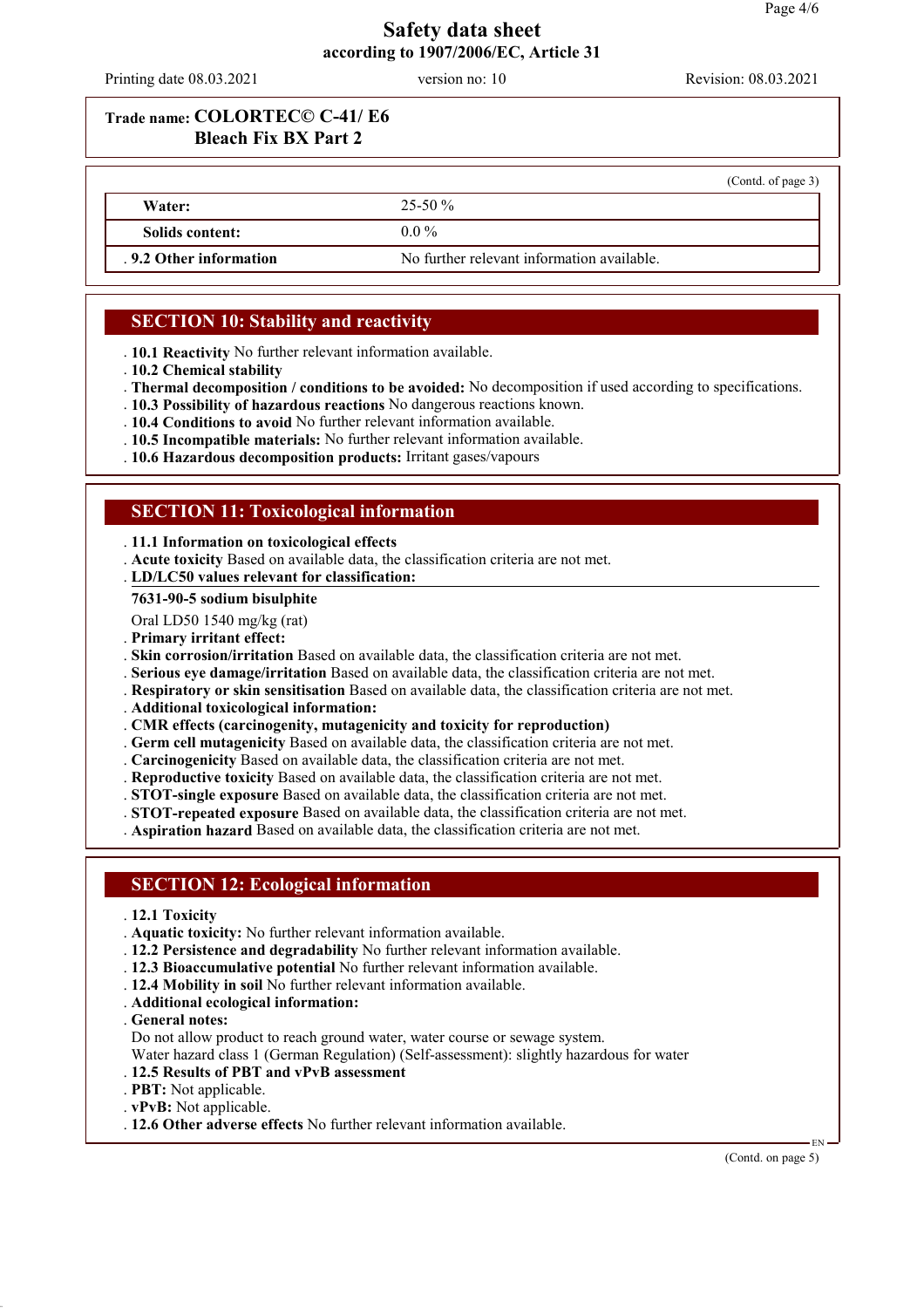Printing date 08.03.2021 version no: 10 Revision: 08.03.2021

# **Trade name: COLORTEC© C-41/ E6 Bleach Fix BX Part 2**

(Contd. of page 4)

### **SECTION 13: Disposal considerations**

- . **13.1 Waste treatment methods**
- . **Recommendation**
- Must not be disposed together with household garbage. Do not allow product to reach sewage system. **European waste catalogue** .
- 09 01 05 bleach solutions and bleach fixer solutions
- . **Uncleaned packaging:**
- . **Recommendation:** Disposal must be made according to official regulations.
- . **Recommended cleansing agents:** Water, if necessary together with cleansing agents.

| <b>SECTION 14: Transport information</b>                                            |                 |  |
|-------------------------------------------------------------------------------------|-----------------|--|
| $.14.1$ UN-Number<br>. ADR, ADN, IMDG, IATA                                         | Void            |  |
| . 14.2 UN proper shipping name<br>. ADR, ADN, IMDG, IATA                            | Void            |  |
| . 14.3 Transport hazard class(es)                                                   |                 |  |
| . ADR, ADN, IMDG, IATA<br>. Class                                                   | Void            |  |
| .14.4 Packing group<br>. ADR, IMDG, IATA                                            | Void            |  |
| . 14.5 Environmental hazards:<br>. Marine pollutant:                                | N <sub>0</sub>  |  |
| . 14.6 Special precautions for user                                                 | Not applicable. |  |
| . 14.7 Transport in bulk according to Annex II of<br><b>Marpol and the IBC Code</b> | Not applicable. |  |
| . UN "Model Regulation":                                                            | Void            |  |

. **15.1 Safety, health and environmental regulations/legislation specific for the substance or mixture** No further relevant information available.

. **Directive 2012/18/EU**

. **REGULATION (EC) No 1907/2006 ANNEX XVII** Conditions of restriction: 65

None of the ingredients is listed.

. **15.2 Chemical safety assessment:** A Chemical Safety Assessment has not been carried out.

### **SECTION 16: Other information**

This information is based on our present knowledge. However, this shall not constitute a guarantee for any specific product features and shall not establish a legally valid contractual relationship.

### . **Relevant phrases**

- H302 Harmful if swallowed.
- . **Contact:** E: sida@tetenal.com
- . **Abbreviations and acronyms:**

RID: Règlement international concernant le transport des marchandises dangereuses par chemin de fer (Regulations Concerning the International Transport of Dangerous Goods by Rail)

ICAO: International Civil Aviation Organisation

ADR: Accord européen sur le transport des marchandises dangereuses par Route (European Agreement concerning the International Carriage of Dangerous Goods by Road)

(Contd. on page 6)

<sup>.</sup> DIRECTIVE 2011/65/EU on the restriction of the use of certain hazardous substances in electrical and **electronic equipment – Annex II**

EN